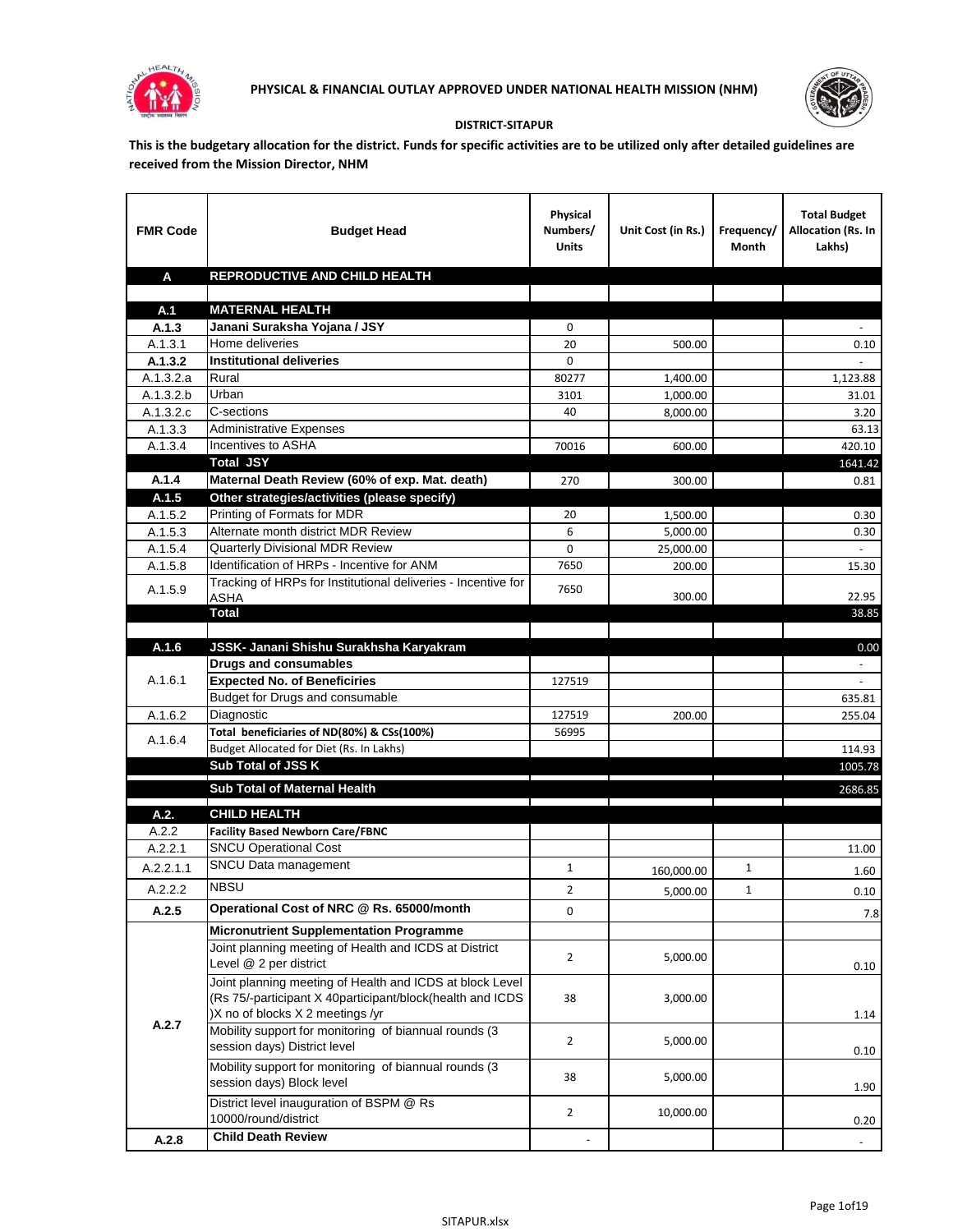| <b>FMR Code</b> | <b>Budget Head</b>                                                                                                                             | Physical<br>Numbers/<br><b>Units</b> | Unit Cost (in Rs.) | Frequency/<br><b>Month</b> | <b>Total Budget</b><br>Allocation (Rs. In<br>Lakhs) |
|-----------------|------------------------------------------------------------------------------------------------------------------------------------------------|--------------------------------------|--------------------|----------------------------|-----------------------------------------------------|
|                 | <b>Sub-total Child Health</b>                                                                                                                  |                                      |                    |                            | 23.94                                               |
|                 |                                                                                                                                                |                                      |                    |                            |                                                     |
| A.3             | <b>FAMILY PLANNING</b>                                                                                                                         |                                      |                    |                            |                                                     |
| A.3.1           | <b>Terminal/Limiting Methods</b>                                                                                                               |                                      |                    |                            |                                                     |
| A.3.1.1         | Female sterilization camps @ Rs. 3500/camp                                                                                                     | 165                                  | 3,500.00           |                            | 5.78                                                |
| A.3.1.2         | NSV camps @ Rs. 3500/camp                                                                                                                      | $\overline{2}$                       | 3,500.00           |                            | 0.07                                                |
| A.3.1.3         | Budget for Female Interval Sterilization Compensation<br>@ Rs.2000/-Per Case in Public Sector-(In Rs.)                                         | 4720                                 | 2,000.00           |                            | 94.40                                               |
|                 | <b>Budget for Post Partum Female Sterilization</b><br>Compensation @ Rs.3000/-Per Case in Public Sector-(In<br>$Rs.$ )                         | 96                                   | 3,000.00           |                            | 2.88                                                |
| A.3.1.4         | Budget for Male Sterilization Compensation @ Rs.2700/-<br>Per Case in Public Sector -(In Rs.)                                                  | 35                                   | 2,700.00           |                            | 0.95                                                |
| A.3.2           | <b>Spacing Methods</b>                                                                                                                         |                                      |                    |                            |                                                     |
| A.3.2.2         | Total Budget Allocated for Compensation for IUCD<br>insertion at health facilities (including fixed day services at<br>SHC and PHC) @ Rs 20/-  | 11200                                | 20.00              |                            | 2.24                                                |
| A.3.2.3         | PPIUCD services (Incentive to provider @Rs 150 per<br>PPIUCD insertion)                                                                        | 6000                                 | 150.00             |                            | 9.00                                                |
| A.3.2.5         | Orientation/Review of ASHA/ANM/AWW for scheme<br>for HDC, ESB, PTK                                                                             |                                      |                    |                            |                                                     |
|                 | <b>District level</b>                                                                                                                          | $\mathbf{1}$                         | 10,000.00          | $\mathbf{1}$               | 0.10                                                |
|                 | <b>Block level Quarterly</b>                                                                                                                   | 19                                   | 10,000.00          | 4                          | 7.60                                                |
| A.3.2.6         | Dissemination of FP manuals and guidelines                                                                                                     | $\mathbf{1}$                         | 20,000.00          | $\mathbf{1}$               | 0.20                                                |
| A.3.3           | Budget for POL for Mobility to Surgeons team for FDS<br>Camps @ Rs.1000/ camp                                                                  | 165                                  | 1,000.00           |                            | 1.65                                                |
| A.3.5.1         | Orientaion workshop, QAC meeting at distirct level-<br>Quarterly                                                                               | $\mathbf{1}$                         | 2,000.00           | 4                          | 0.08                                                |
| A.3.5.2         | FP Review Meeting at Divisional level-Quarterly                                                                                                | 0                                    | 20,000.00          | 4                          |                                                     |
| A.3.5.3         | Performance reward                                                                                                                             | $\mathbf{1}$                         | 50,000.00          |                            | 0.50                                                |
| A.3.5.4         | World Population Day' celebration (such as mobility,<br>IEC activities etc.):                                                                  |                                      |                    |                            |                                                     |
|                 | District level                                                                                                                                 | $\mathbf{1}$                         | 100,000.00         |                            | 1.00                                                |
|                 | <b>Block Level</b>                                                                                                                             | 19                                   | 10,000.00          |                            | 1.90                                                |
| A.3.5.5         | Other strategies/activities (such as strengthening<br>fixed day services for IUCD & Sterilisation, etc.)                                       |                                      |                    |                            |                                                     |
|                 | Printing of FP Manuals, Guidelines, etc.                                                                                                       | 0                                    |                    |                            |                                                     |
|                 | Sterilization Register @ Rs.150/Register                                                                                                       | 21                                   | 150.00             | $\centerdot$               | 0.03                                                |
|                 | IUCD Register @ Rs.150/- Register                                                                                                              | 100                                  | 150.00             |                            | 0.15                                                |
|                 | PPIUCD Registers @ Rs.150/-Register                                                                                                            | 50                                   | 150.00             |                            | 0.08                                                |
| A.3.5.5.1       | Injectable Registers @ Rs.150/Register                                                                                                         | 20                                   | 150.00             |                            | 0.03                                                |
|                 | Counseling Register @ Rs.150/-Register (3 per<br>Counselor)                                                                                    | 39                                   | 150.00             |                            | 0.06                                                |
|                 | Consent Form , Medical Record CheckIklist, Posoot<br>Operatiive Instructionn Card, Ssterilization Certificate for<br>Sterilization@ Rs 5/-Unit | 26540                                | 5.00               |                            | 1.33                                                |
|                 | Enhance Contribution of PRIs and Family members of<br>eligible couples in 75 districts with high unmet need<br>and TFR                         |                                      |                    |                            |                                                     |
| A.3.5.5.2       | District Level NSV Satisfied Client Meet @Rs.20000/-<br>District                                                                               | $\mathbf{1}$                         | 20,000.00          |                            | 0.20                                                |
|                 | Block Level Panch Sarpanch Sammellan @Rs.10000/-<br><b>Block</b>                                                                               | 19                                   | 10,000.00          |                            | 1.90                                                |
| A.3.5.5.3       | RMNCHA Counsellling Corners @ Rs.35,000/-                                                                                                      | 3                                    | 35,000.00          |                            | 1.05                                                |
|                 | <b>World NSV Week</b>                                                                                                                          |                                      |                    |                            |                                                     |
| A.3.5.5.6       | <b>District level</b>                                                                                                                          | $\mathbf{1}$                         | 25,000.00          |                            | 0.25                                                |
|                 | <b>Block level</b>                                                                                                                             | 19                                   | 10,000.00          |                            | 1.90                                                |
|                 | Govt. COT at Divisions level for FP Services                                                                                                   |                                      |                    |                            |                                                     |
|                 | Divisional Govt. COT @ Rs.50000/month for 12 month                                                                                             | 0                                    | 5,000.00           | 12                         | $\omega$                                            |
|                 |                                                                                                                                                |                                      |                    |                            |                                                     |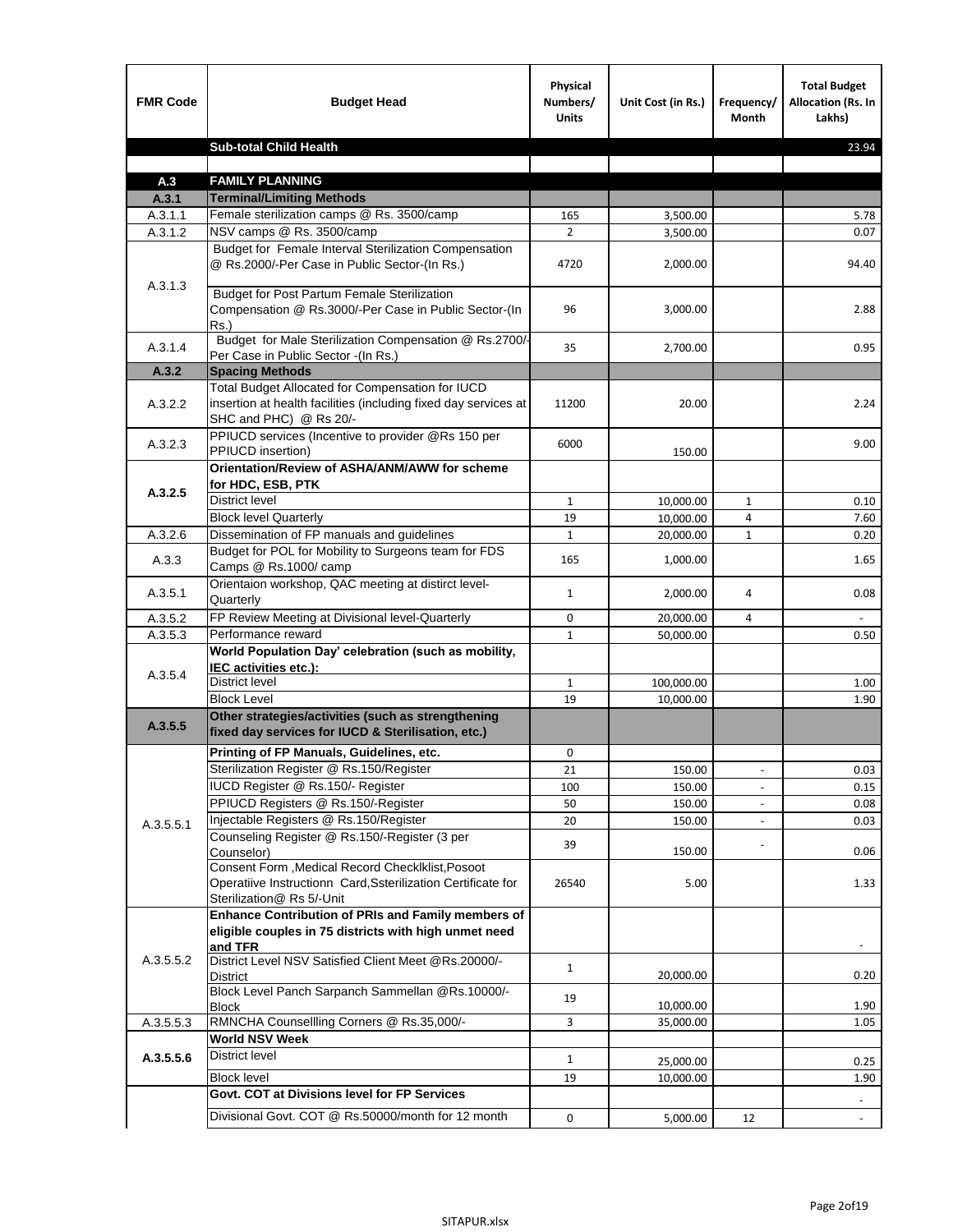| <b>FMR Code</b>    | <b>Budget Head</b>                                                                                                                                                                          | Physical<br>Numbers/<br><b>Units</b> | Unit Cost (in Rs.) | Frequency/<br>Month | <b>Total Budget</b><br>Allocation (Rs. In<br>Lakhs) |
|--------------------|---------------------------------------------------------------------------------------------------------------------------------------------------------------------------------------------|--------------------------------------|--------------------|---------------------|-----------------------------------------------------|
| A.3.5.5.8          | Exra Incentive for Female Interval Sterilization in Public<br>Sector.-(20% of 80% ELA) @ Rs. 130 per case                                                                                   | $\Omega$                             | 130.00             |                     |                                                     |
|                    | Extra Incentive for Male Sterilization in Public Sector-<br>(40% ELA) @ Rs. 155 per case                                                                                                    | $\Omega$                             | 155.00             |                     |                                                     |
|                    | <b>Sub-total Family Planning</b>                                                                                                                                                            |                                      |                    |                     | 135.31                                              |
|                    | ADOLESCENT HEALTH / RKSK (Rashtriya Kishore                                                                                                                                                 |                                      |                    |                     |                                                     |
| A.4                | Swasthva Karvakram)                                                                                                                                                                         |                                      |                    |                     |                                                     |
| A.4.1              | <b>Facility based services</b>                                                                                                                                                              |                                      |                    |                     |                                                     |
| A.4.1.1            | Orientation meetings-HPD Districts                                                                                                                                                          | $\mathbf{1}$                         | 9000               | $\mathbf{1}$        | 0.09                                                |
|                    | Review meetings at District level-Quarterly                                                                                                                                                 | $\mathbf{1}$                         | 5000               | 4                   | 0.20                                                |
| A.4.1.2            | Establishment of new clinics at DH/Medical college level                                                                                                                                    | 0                                    | 50,000.00          |                     | $\overline{\phantom{a}}$                            |
|                    | Operating expenses for existing clinics                                                                                                                                                     | 0                                    |                    |                     |                                                     |
|                    | DH & MC level Existing AFHS clinics                                                                                                                                                         | $\overline{2}$                       | 600.00             | 12                  | 0.14                                                |
| A.4.1.4            | DH & MC level AFHS clinics (New)                                                                                                                                                            | 0                                    | 600.00             | 6                   |                                                     |
|                    | <b>CHC level Existing AFHS clinics</b>                                                                                                                                                      | 19                                   | 400.00             | 12                  | 0.91                                                |
|                    | PHC level existing AFHS clinics                                                                                                                                                             | 38                                   | 200.00             | 12                  | 0.91                                                |
| A.4.1.5            | Mobility support for AH counsellors at MC/DH level AH<br>Clinic at @ Rs 1000 per month for 06 month                                                                                         | 2                                    | 1,000.00           | 6                   | 0.12                                                |
|                    | Mobility support for Exsiting AH counsellors at CHC level<br>AH Clinic at @ Rs 1000 per month for 06 month                                                                                  | 38                                   | 1,000.00           | 6                   | 2.28                                                |
| A.4.5.7            | <b>WIFS Register</b>                                                                                                                                                                        | 15085                                | 100.00             |                     | 15.09                                               |
| A.4.5.8            | <b>NIPI Register</b>                                                                                                                                                                        | 15075                                | 100.00             |                     | 15.08                                               |
| A.4.5.9            | <b>WIFS Reporting Formats</b>                                                                                                                                                               | 199836                               | 0.50               |                     | 1.00                                                |
|                    | <b>Sub-total Adolescent Health</b>                                                                                                                                                          |                                      |                    |                     | 35.82                                               |
| A.5                | <b>RBSK</b><br>Operational Cost of RBSK (Mobility support, DEIC etc)                                                                                                                        |                                      |                    |                     |                                                     |
| A.5.1              |                                                                                                                                                                                             |                                      |                    |                     |                                                     |
| A.5.1.2            | Prepare detailed operational plan for RBSK across<br>districts (cost of plan/convergence/monitoring<br>meetings should be kept seperately)<br>One meeting @ Rs. 500 per block for microplan | 19                                   | 500.00             |                     | 0.10                                                |
|                    | One orientation meeting for RBSK software                                                                                                                                                   | 19                                   | 90.00              |                     | 0.02                                                |
| A.5.1.3            | Mobility support for Mobile health team<br>Operational cost of DEIC                                                                                                                         | 38                                   | 30,000.00          | 12                  | 136.80                                              |
| A.5.1.4<br>A.5.1.5 | New born screening- Inborn error of metabolism (please<br>give details per unit cost of screening, number of children<br>to be screened and the delivery points Add details)                |                                      |                    |                     | 0<br>0                                              |
| A.5.1.7            | Spectacle for children                                                                                                                                                                      | 2990                                 | 275.00             |                     | 8.22                                                |
| A.5.1.10           | Monitoring Meeting at District level                                                                                                                                                        | $\mathbf{1}$                         | 5,000.00           | 3                   | 0.15                                                |
|                    |                                                                                                                                                                                             |                                      |                    |                     |                                                     |
|                    | <b>Sub-total RBSK</b>                                                                                                                                                                       |                                      |                    |                     | 145.28                                              |
| A.7                | <b>PNDT Activities</b>                                                                                                                                                                      |                                      |                    |                     |                                                     |
|                    | <b>Support to PNDT cell</b>                                                                                                                                                                 |                                      |                    |                     |                                                     |
|                    | Honorarium of Divisional Level Data Assistant @ Rs.<br>18743 per month for 12 months                                                                                                        | 0                                    | 18,743.00          | 12                  |                                                     |
| A.7.1              | Honorarium of District Level Data Assistant @<br>Rs.<br>11025 per month for 12 months                                                                                                       | $\mathbf{1}$                         | 11,025.00          | 12                  | 1.32                                                |
|                    | Contingency at Divisional level for PCPNDT Cell                                                                                                                                             | 0                                    | 10,000.00          | $\mathbf{1}$        | $\overline{\phantom{a}}$                            |
|                    | Contingency at District level for PCPNDT Cell                                                                                                                                               | $\mathbf{1}$                         | 5,000.00           | $\mathbf{1}$        | 0.05                                                |
| A.7.2.2            | Visit of Divisional level Inspection Committee (Including<br>TA/DA)                                                                                                                         | 0                                    | 10,000.00          | $\mathbf{1}$        |                                                     |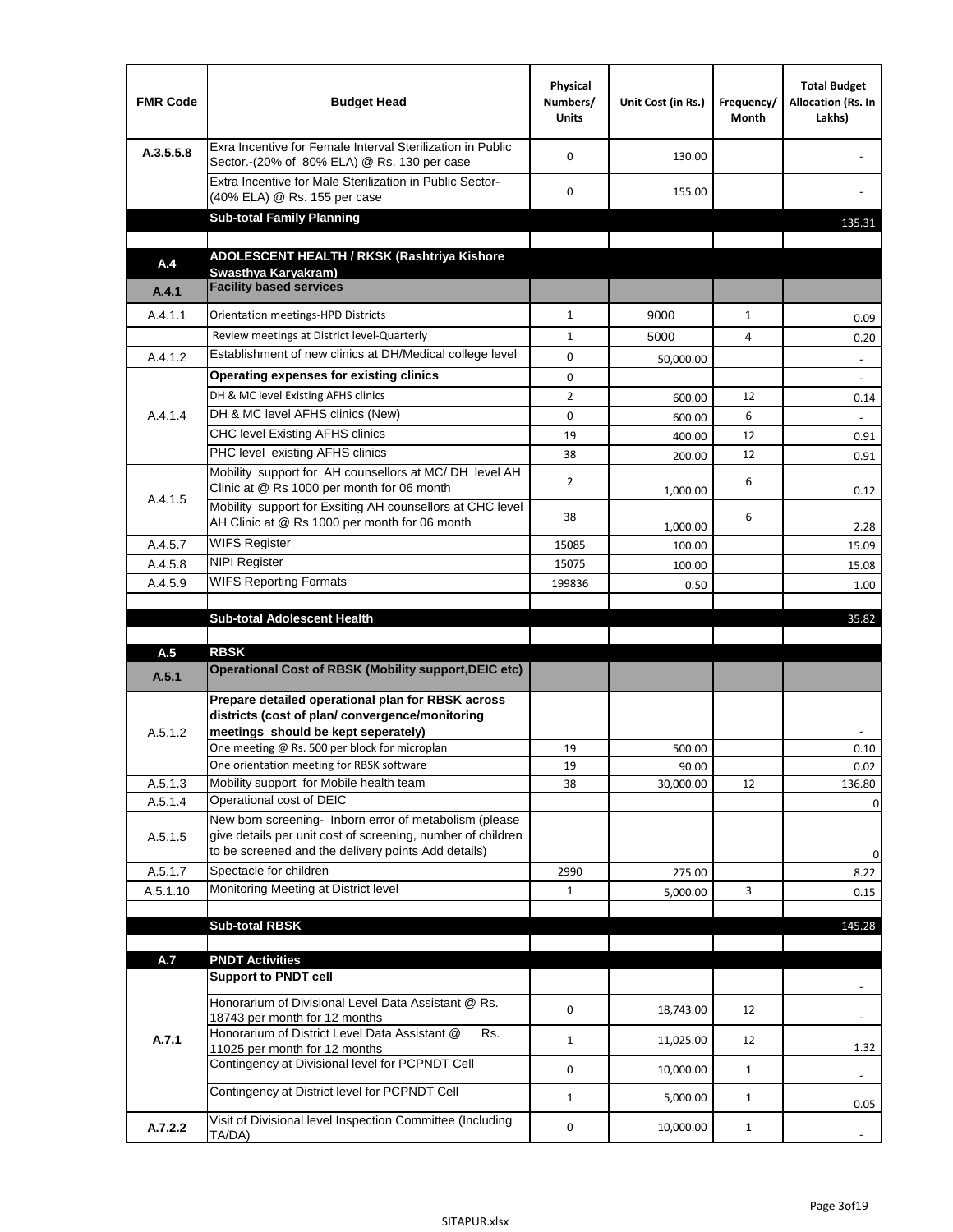| <b>FMR Code</b> | <b>Budget Head</b>                                                                                                                              | Physical<br>Numbers/<br><b>Units</b> | Unit Cost (in Rs.) | Frequency/<br><b>Month</b> | <b>Total Budget</b><br><b>Allocation (Rs. In</b><br>Lakhs) |
|-----------------|-------------------------------------------------------------------------------------------------------------------------------------------------|--------------------------------------|--------------------|----------------------------|------------------------------------------------------------|
| A.7.2.5         | Orientation of Member of District advisory Committee at<br><b>Divisional Level</b>                                                              | $\Omega$                             | 200,000.00         | $\mathbf{1}$               | $\blacksquare$                                             |
| A.7.2.9         | Capacity building of DGCS, CJM, District officers, Nodal<br>Officers, Ultrasound Owners, ASHA and AWWs<br>workshop at Districts and Block level |                                      |                    |                            |                                                            |
|                 | <b>District level</b>                                                                                                                           | $\mathbf{1}$                         | 10,000.00          | 1                          | 0.10                                                       |
|                 | <b>Block level</b>                                                                                                                              | 19                                   | 5,000.00           | $\mathbf{1}$               | 0.95                                                       |
|                 | <b>Sub-total PNDT activities</b>                                                                                                                |                                      |                    |                            | 2.42                                                       |
|                 |                                                                                                                                                 |                                      |                    |                            |                                                            |
| A.8             | <b>Human Resources</b>                                                                                                                          |                                      |                    |                            |                                                            |
| A.8.1           | <b>Contractual Staff &amp; Services</b>                                                                                                         |                                      |                    |                            |                                                            |
| A.8.1.1         | <b>ANMs, Supervisory Nurses, LHVs</b>                                                                                                           |                                      |                    |                            |                                                            |
| A.8.1.1.1       | <b>ANMs</b>                                                                                                                                     |                                      |                    |                            |                                                            |
| A.8.1.1.1.a     | Honorarium of ANMs (New)<br>Honorarium of ANMs (Existing)                                                                                       | $\overline{2}$<br>0                  | 11,550.00          | 6                          | 1.39                                                       |
|                 | Honorarium of ANMs (New)                                                                                                                        |                                      | 11,550.00          | 12<br>6                    |                                                            |
| A.8.1.1.1.f     | Honorarium of ANMs (Existing)                                                                                                                   | 69<br>20                             | 11,550.00          | 12                         | 47.82                                                      |
| A.8.1.1.2       | <b>Staff Nurses</b>                                                                                                                             |                                      | 11,550.00          |                            | 27.72                                                      |
| A.8.1.1.2.a     | <b>DH</b>                                                                                                                                       |                                      |                    |                            | $\Box$                                                     |
|                 | Honorarium of SNs (New)                                                                                                                         | 6                                    | 19,060.00          | 6                          | 6.86                                                       |
| A.8.1.1.2.b     | Honorarium of SNs (Existing)                                                                                                                    | 113                                  | 19.060.00          | 12                         | 258.45                                                     |
|                 | <b>Staff Nurse-NRC</b>                                                                                                                          |                                      |                    |                            | $\overline{\phantom{a}}$                                   |
|                 | Old, SNs @19060/Month for 12 months                                                                                                             | 4                                    | 19,060.00          | 12                         | 9.15                                                       |
|                 | New, SNs @18150 per Month                                                                                                                       | 0                                    | 18,150.00          | 6                          |                                                            |
|                 | <b>Staff Nurse-SNCU</b>                                                                                                                         |                                      |                    |                            |                                                            |
| A.8.1.1.2.f     | Exiting Staff Nurse Honorarium @ Rs.19060/- p.m. for 12<br>months                                                                               | $\Omega$                             | 19,060.00          | 12                         | -                                                          |
|                 | New Staff Nurse Honorarium @ Rs.18150/- p.m. for 6 months                                                                                       | 8                                    | 18,150.00          | 6                          | 8.71                                                       |
|                 | <b>Staff Nurse-NBSU</b>                                                                                                                         |                                      |                    |                            |                                                            |
|                 | Staff Nurse Honorarium @ Rs.18150/- p.m. (For 6 Months)                                                                                         | 6                                    | 18,150.00          | 12                         | 13.07                                                      |
|                 | Human Resource Pediatric Intencive Care unit (PICU)                                                                                             |                                      |                    |                            |                                                            |
| A.8.1.1.2.g     | Staff Nurses Honorarium @ Rs. 18,150 per months for 12<br>months                                                                                | 0                                    | 18,150.00          | 12                         |                                                            |
| A.8.1.2.1       | Laboratory Technicians                                                                                                                          |                                      |                    |                            |                                                            |
| A.8.1.2.1.a     | Honorarium of Laboratory Technician                                                                                                             |                                      |                    |                            |                                                            |
| A.8.1.3         | <b>Specialists</b>                                                                                                                              |                                      |                    |                            |                                                            |
| A.8.1.3.1.b     | Honorarium of Contractual Gynaecologists/Surgeons                                                                                               | $\mathbf{1}$                         | 80,000.00          | 12                         | 9.60                                                       |
| A.8.1.3.3       | Anesthetists                                                                                                                                    |                                      |                    |                            |                                                            |
| A.8.1.3.3.b     | Honorarium of Contractual Anesthetists                                                                                                          | 0                                    | 80,000.00          | 12                         | $\blacksquare$                                             |
| A.8.1.3.5       | Specialists for CH (Pediatrician etc) in SNCU, NBSU, NRC                                                                                        |                                      |                    |                            |                                                            |
|                 | Existing @ 78650/month for 12 Months                                                                                                            | 0                                    | 78,650.00          | 12                         | $\blacksquare$                                             |
| A.8.1.3.5.d     | New Peadiatrician Honorarium @ Rs.71500/- p.m. for 6<br>months                                                                                  | 3                                    | 71,500.00          | 6                          | 12.87                                                      |
| A.8.1.3.7       | Dental surgeons and dentists                                                                                                                    |                                      |                    |                            |                                                            |
| A.8.1.3.7.a     | Honorarium of Dental Surgen                                                                                                                     |                                      |                    |                            | 0.00                                                       |
| A.8.1.5         | <b>Medical Officers</b>                                                                                                                         |                                      |                    |                            |                                                            |
| A.8.1.5.2       | Honorarium of Medical Officers (New)                                                                                                            | 6                                    | 41,580.00          | $\overline{2}$             | 4.99                                                       |
|                 | Honorarium of Medical Officers (Existing)                                                                                                       | 0                                    | 41,580.00          | 12                         |                                                            |
|                 | MOs for SNCU/ NBSU/NRC etc                                                                                                                      |                                      |                    |                            |                                                            |
| A.8.1.5.6       | Old, MO @41580 per Month                                                                                                                        | $\mathbf{1}$                         | 41,580.00          | 12                         | 4.99                                                       |
|                 | New, Mo@39600 Per Month                                                                                                                         | 0                                    | 39,600.00          | 6                          | $\overline{\phantom{a}}$                                   |
|                 | Human Resource Pediatric Intencive Care unit (PICU)                                                                                             |                                      |                    |                            | $\frac{1}{2}$                                              |
|                 | Existing, MO Honorarium @ Rs/41580/ Month for 12 Months                                                                                         | $\mathbf 0$                          | 41,580.00          | 12                         |                                                            |
| A.8.1.5.7       | New, MO Honorarium @ Rs. 39600 / Month for 6 Months                                                                                             | 0                                    | 39,600.00          | 6                          |                                                            |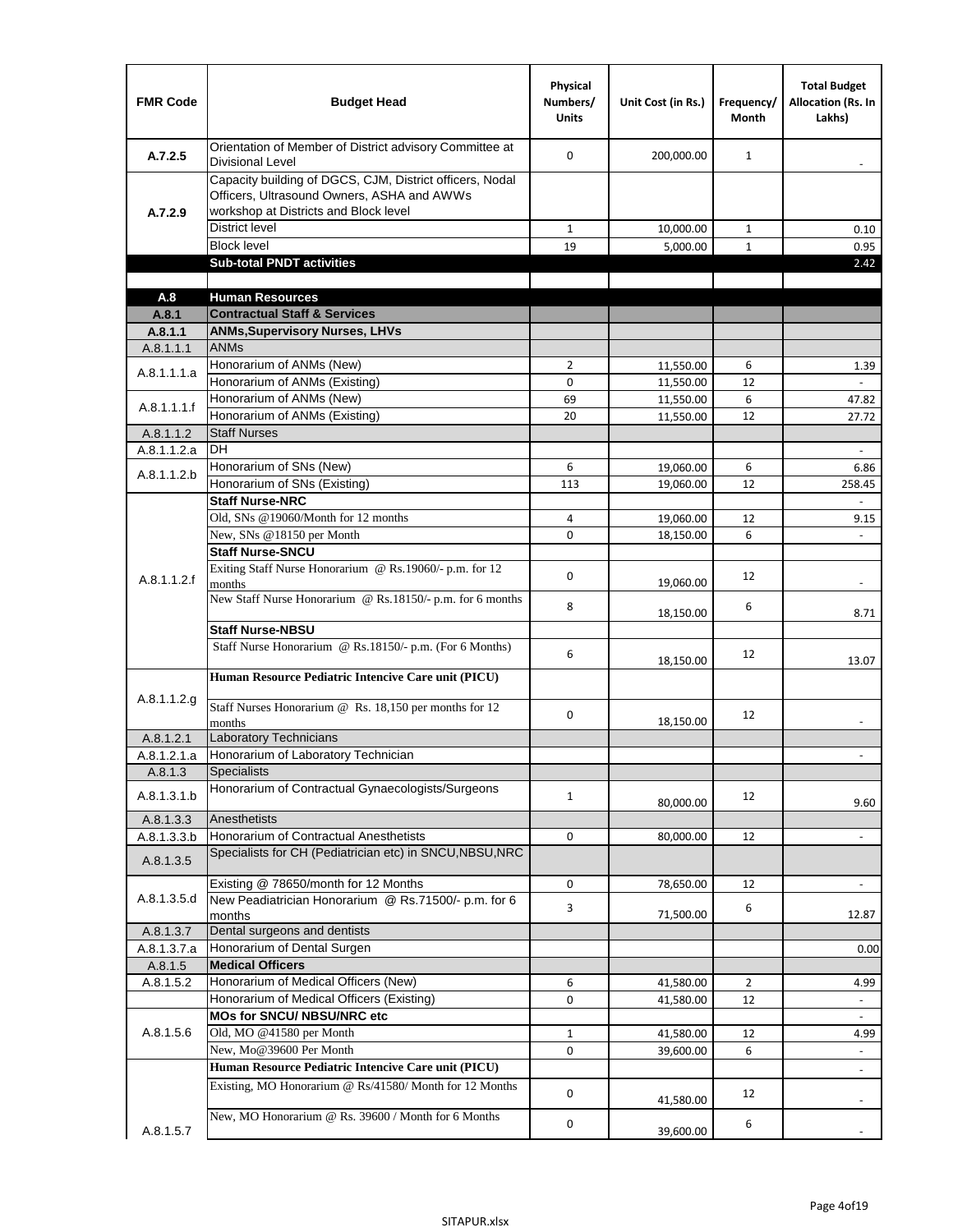| <b>FMR Code</b> | <b>Budget Head</b>                                                            | Physical<br>Numbers/<br><b>Units</b> | Unit Cost (in Rs.)     | Frequency/<br>Month | <b>Total Budget</b><br>Allocation (Rs. In<br>Lakhs)  |
|-----------------|-------------------------------------------------------------------------------|--------------------------------------|------------------------|---------------------|------------------------------------------------------|
|                 | Medical Officer/Training Coordinator, Honorarium at                           |                                      |                        |                     |                                                      |
|                 | <b>Medical College</b><br>Old, Trg. Coord. @41580/month for 12 Month          | $\mathbf 0$                          | 41,580.00              | 12                  |                                                      |
|                 | New, Trg. Coord.@39600/month for 6 Month                                      | $\Omega$                             | 39,600.00              | 6                   |                                                      |
| A.8.1.7.2       | Honorarium of X-Ray Technician for 12 months                                  |                                      |                        |                     |                                                      |
| A.8.1.7.4       | RBSK teams (Exclusive mobile health team & DEIC                               |                                      |                        |                     |                                                      |
|                 | Staff)                                                                        |                                      |                        |                     |                                                      |
|                 | <b>MOs- AYUSH/MBBS</b>                                                        |                                      |                        |                     |                                                      |
|                 | <b>Honoraria Existing MBBS</b><br>Honoraria New MBBS                          | 3<br>0                               | 41,675.00              | 12<br>6             | 15.00                                                |
| A.8.1.7.4.1     | Honoraria - BDS                                                               | 14                                   | 37,800.00<br>40,516.00 | 12                  | 68.07                                                |
|                 | Honoraria - AYUSH (Existing)                                                  | 57                                   | 27,783.00              | 12                  | 190.04                                               |
|                 | Honoraria - AYUSH recruited upto March 16                                     | $\overline{2}$                       | 26,460.00              | 12                  | 6.35                                                 |
|                 | Honoraria - AYUSH New                                                         | $\mathbf 0$                          | 25,200.00              | 6                   | $\overline{\phantom{a}}$                             |
|                 | <b>Staff Nurse</b>                                                            | $\Omega$                             |                        |                     |                                                      |
|                 | Honoraria - Staff Nurse                                                       | 23                                   | 19,100.00              | 12                  | 52.72                                                |
| A.8.1.7.4.2     | <b>ANM</b>                                                                    |                                      |                        |                     |                                                      |
|                 | Honoraria - ANMs (Existing)                                                   | 5                                    | 11,576.00              | 12                  | 6.95                                                 |
|                 | Honoraria - ANM (Recruited upto March 16)                                     | $\overline{7}$                       | 11,025.00              | 12                  | 9.26                                                 |
|                 | Honoraria - ANM (New)                                                         | 3                                    | 10,500.00              | 6                   | 1.89                                                 |
|                 | Paramedical                                                                   | $\mathbf 0$                          |                        |                     | $\omega$                                             |
|                 | Honoraria - Paramedical<br><b>Pharmacists</b>                                 | 37                                   | 13,753.00              | 12                  | 61.06                                                |
| A.8.1.7.4.3     | Honoraria - Pharmacist (Existing)                                             | 0<br>$\mathbf{1}$                    |                        | 12                  | 1.79                                                 |
|                 | Honoraria - Pharmacist (Recruited upto March 16)                              | 0                                    | 14,884.00<br>14,175.00 | 12                  | $\blacksquare$                                       |
|                 | Honoraria - Pharmacist (New)                                                  | $\mathbf 0$                          | 13,500.00              | 6                   | ÷,                                                   |
|                 | Sub Total RBSK mobile teams                                                   | $\Omega$                             |                        |                     | $\overline{\phantom{a}}$                             |
| A.8.1.7.5       | <b>Others</b>                                                                 |                                      |                        |                     |                                                      |
| A.8.1.7.5.1     | Honorarium of RMNCH/FP Counselors @ Rs.10760/- for                            | 13                                   | 10,760.00              | 12                  | 16.79                                                |
|                 | 12 months                                                                     |                                      |                        |                     |                                                      |
|                 | <b>Adolescent Health counselors</b>                                           |                                      |                        |                     | $\blacksquare$                                       |
|                 | AH counselors at DH level (1st & 2nd phase)                                   | 0                                    | 13,891.00              | 12                  |                                                      |
| A.8.1.7.5.2     | AH counselors DH level of 3nd phase<br>AH counselors at DH/MC level (New)     | $\overline{2}$<br>$\mathbf 0$        | 13,230.00<br>12,600.00 | 12<br>12            | 3.18                                                 |
|                 | AH counsellors at CHC level                                                   | 38                                   | 13,230.00              | 6                   | 30.16                                                |
|                 | <b>Nutriionist</b>                                                            | $\mathbf 0$                          |                        |                     | $\blacksquare$                                       |
| A.8.1.7.5.4     | Old, Nutrist. @17325 per Month for 12 months                                  | $\mathbf{1}$                         | 17,325.00              | 12                  | 2.08                                                 |
|                 | New, Nutrist. $@16500$ per Month for 6 months                                 | 0                                    | 16,500.00              | 6                   | $\overline{\phantom{a}}$                             |
|                 | <b>HR for Cold Chain</b>                                                      | 0                                    |                        |                     |                                                      |
|                 | Hononarium of Cold Chain Handlers at Division level                           | 0                                    | 11,430.00              | 12                  |                                                      |
|                 | Hononarium of Cold Chain Handlers at District level                           | 1                                    |                        | 12                  | 1.37                                                 |
|                 | Hononarium of Technician (Refeigator Machenic) at                             |                                      | 11,430.00              |                     |                                                      |
|                 | <b>Division level</b>                                                         | 0                                    | 19,060.00              | 12                  | $\overline{\phantom{a}}$                             |
|                 | Technician (Refeigator Machenic) at District level                            | 0                                    | 19,060.00              | 12                  | $\blacksquare$                                       |
| A.8.1.7.7       | Honararium of Vaccince Strore Keeper at Division level                        | 0                                    | 25,410.00              | 12                  |                                                      |
|                 | Honararium of Vaccince Van Driver at Division level                           | 0                                    | 19,060.00              | 12                  | $\overline{\phantom{a}}$<br>$\overline{\phantom{a}}$ |
|                 | HR for Blood Bank Storage/Unit                                                |                                      |                        |                     |                                                      |
|                 | Man Power Support at 89 Blood Banks                                           |                                      |                        |                     | 14.05                                                |
|                 | Man Power Support at 118 Blood Storage Centre                                 |                                      |                        |                     | 4.80                                                 |
|                 | Manpower support of 18 BCTV                                                   |                                      |                        |                     | 0.00                                                 |
|                 | Staff for Training Institutes/ SIHFW/ Nursing Training                        |                                      |                        |                     |                                                      |
| A.8.1.7.8       |                                                                               |                                      |                        |                     | 0                                                    |
|                 | Incentive/ Awards etc. to SN, ANMs etc.                                       |                                      |                        |                     | $\blacksquare$                                       |
|                 | SBA Trained ANMs at L1 SCs from 6th delivery every month                      | 1000                                 | 300.00                 |                     | 3.00                                                 |
|                 | SBA Trained ANMs/SNs at APHCs/PHCs starting from 16th<br>Delivery every month | 800                                  | 300.00                 |                     | 2.40                                                 |
| A.8.1.8         | SBA Trained ANMs/SNs at Non FRU CHCs/BPHCs starting from                      |                                      |                        |                     |                                                      |
|                 | 51st Delivery every month                                                     | 8000                                 | 300.00                 |                     | 24.00                                                |
|                 |                                                                               |                                      |                        |                     |                                                      |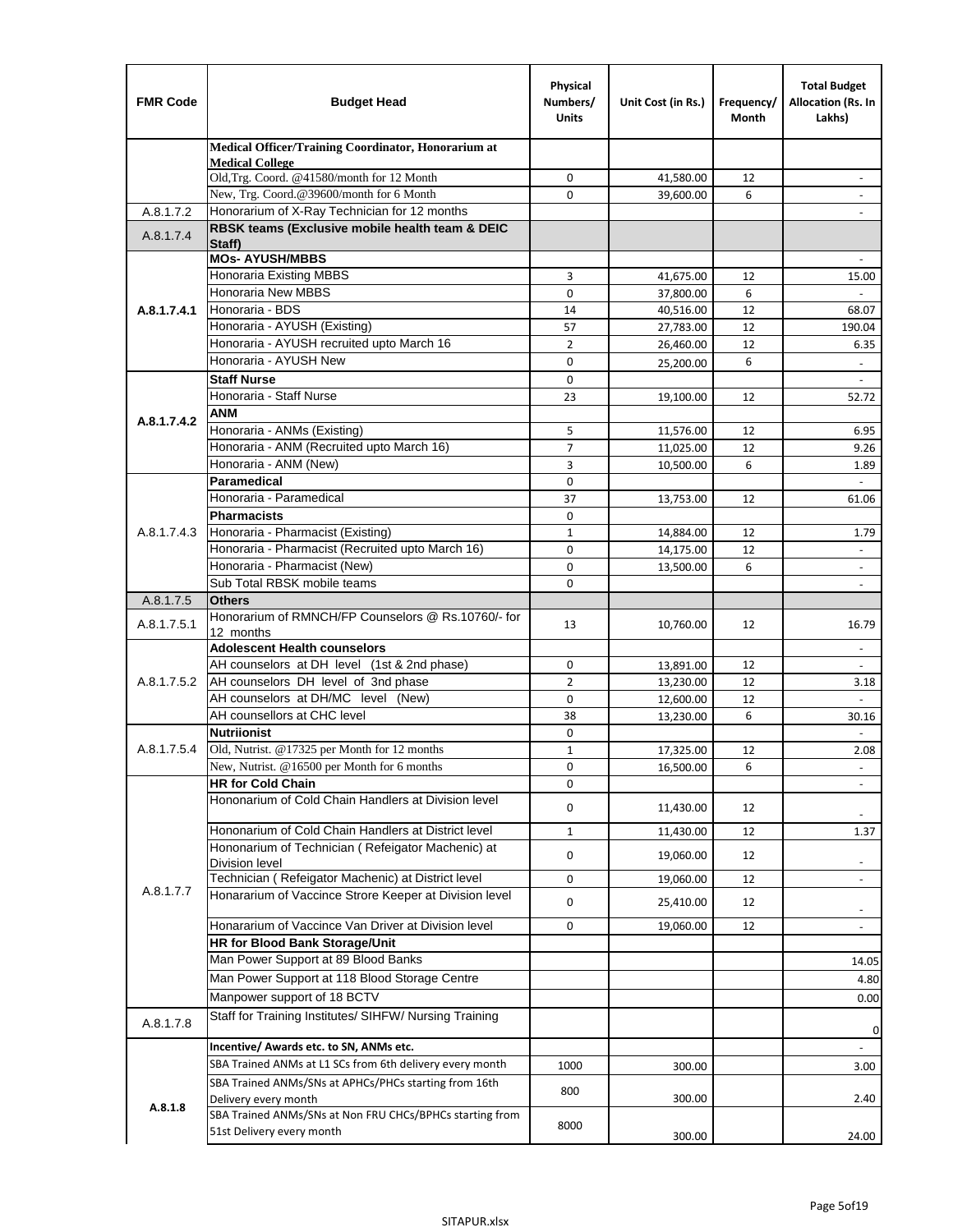| <b>FMR Code</b>  | <b>Budget Head</b>                                                                                      | Physical<br>Numbers/<br><b>Units</b> | Unit Cost (in Rs.) | Frequency/<br>Month | <b>Total Budget</b><br>Allocation (Rs. In<br>Lakhs) |
|------------------|---------------------------------------------------------------------------------------------------------|--------------------------------------|--------------------|---------------------|-----------------------------------------------------|
|                  | Incentives for EMOC teams at below District level starting from<br>6th CS every month @Rs 3000/CS       | 225                                  | 3,000.00           |                     | 6.75                                                |
| A.8.1.9          | Honorarium of Data Entry Operator at DH                                                                 |                                      |                    |                     | 1.83                                                |
| A.8.1.10         | <b>Other Incentives Schemes (PI.Specify)</b>                                                            |                                      |                    |                     |                                                     |
| A.8.1.10.1       | Fixed difficult area Incentive                                                                          | $\mathbf 0$                          |                    |                     |                                                     |
| A.8.1.10.2       | FRU Operationalization for Gynae & anaesthetist<br>specialist on call from govt sector for NHPDs & HPDs | 60                                   | 3,000.00           |                     | 1.80                                                |
| A.8.1.10.3       | FRU Operationalization Gynaecologists specialist on call<br>for NHPDs & HPDs                            | 30                                   | 4,500.00           |                     | 1.35                                                |
| A.8.1.10.4       | FRU Operationalization anaesthetist specialist on call for<br><b>NHPDs &amp; HPDs</b>                   | 60                                   | 3,000.00           |                     | 1.80                                                |
| A.8.1.10.5       | Performance based Incentives to RMNCH+A Counsellors<br>in Family Planning @ Rs.50/ client               | 200                                  | 50.00              |                     | 0.10                                                |
| A.8.1.11         | <b>Support Staff for Health Facilities</b>                                                              |                                      |                    |                     |                                                     |
|                  | <b>HR-NRC</b>                                                                                           |                                      |                    |                     | $\overline{\phantom{m}}$                            |
|                  | Cook                                                                                                    |                                      |                    |                     |                                                     |
|                  | Old, Cook @7500 per Month for 12 months                                                                 | $\mathbf{1}$                         | 7,500.00           | 12                  | 0.90                                                |
|                  | New, Cook @7500 per Month for 6 months<br><b>Care Taker</b>                                             | 0                                    | 7,500.00           | 6                   | $\Box$                                              |
|                  | Old, Caretaker @6400 per Month for 12 months                                                            | $\mathbf{1}$                         | 6,400.00           | 12                  | 0.77                                                |
|                  | New, Caretaker @6400 per Month for 6 months                                                             | 0                                    | 6,400.00           | 6                   | ÷,                                                  |
|                  | <b>Cleaner</b>                                                                                          |                                      |                    |                     |                                                     |
|                  | Old, Cleaner @6400 per Month for 12 months                                                              | $\mathbf{1}$                         | 6,400.00           | 12                  | 0.77                                                |
|                  | New, Cleaner @6400 per Month for 6 months                                                               | $\mathbf 0$                          | 6,400.00           | 6                   |                                                     |
|                  | <b>HR-SNCU</b>                                                                                          |                                      |                    |                     |                                                     |
| A.8.1.11.f       | Cleaner/ Ward Ayah/Security Guard                                                                       |                                      |                    |                     |                                                     |
|                  | Existing CL/WA Honorarium @ Rs. 6400/monty for 12<br>months                                             | $\mathbf 0$                          | 6,400.00           | 12                  |                                                     |
|                  | New CL/WA/SG Honorarium @ Rs. 6400/month for 6<br>month                                                 | 9                                    | 6,400.00           | 6                   | 3.46                                                |
|                  | <b>Data Entry Oprator</b><br>old DEO Honorarium @ Rs.12000/- p.m. for 12 months                         |                                      |                    |                     |                                                     |
|                  |                                                                                                         | $\mathbf 0$                          | 12,000.00          | 12                  |                                                     |
|                  | New DEO Honorarium @ Rs.12000/- p.m. for 6 months                                                       | $\mathbf{1}$                         | 12,000.00          | 6                   | 0.72                                                |
|                  | Human Resource Pediatric Intencive Care unit (PICU)                                                     |                                      |                    |                     |                                                     |
|                  | Ward Aaya/Sweeper Honorarium @ Rs. 6400/Month for 6                                                     |                                      |                    |                     |                                                     |
|                  | months                                                                                                  | 0                                    | 6,400.00           | 6                   |                                                     |
|                  | Sub-total HR                                                                                            |                                      |                    |                     | 940.80                                              |
|                  |                                                                                                         |                                      |                    |                     |                                                     |
| A.9              | <b>TRAINING</b><br>Skill lab                                                                            |                                      |                    |                     |                                                     |
| A.9.1<br>A.9.1.3 | Training Motivation and follow up visit                                                                 |                                      |                    |                     | 0                                                   |
| A.9.3            | <b>Maternal Health Training</b>                                                                         |                                      |                    |                     |                                                     |
| A.9.3.1.4        | Training of ANMs / LHVs in SBA                                                                          |                                      |                    |                     | 7.60                                                |
| A.9.3.7          | Other maternal health training (please specify)                                                         |                                      |                    |                     |                                                     |
| A.9.3.7.1        | MDR training of District and Block level officials                                                      | 5                                    | 22,950.00          |                     | 1.15                                                |
| A.9.3.7.5        | ANM Training on new ANC guidelines and HRPs                                                             |                                      |                    |                     |                                                     |
|                  | District level                                                                                          | 4                                    | 29,300.00          |                     | 1.17                                                |
|                  | <b>Block Level</b>                                                                                      | 19                                   | 31,050.00          |                     | 5.90                                                |
| A.9.10           | <b>Training (Nursing)</b>                                                                               |                                      |                    |                     | $\blacksquare$                                      |
| A.9.10.1         | Strengthening of Existing Training Institutions/Nursing School<br>excluding infrastructure and HR.      | 0                                    | 4,300,000.00       |                     |                                                     |
| A.9.10.2         | New Training Institutions/School                                                                        | $\mathbf{1}$                         | 152,000.00         |                     | 1.52                                                |
|                  | <b>National Dewarming Day</b>                                                                           |                                      |                    |                     |                                                     |
| A.9.11.3         | Orientaion meeting-District level                                                                       | 1                                    | 5000               | $\overline{2}$      | 0.10                                                |
|                  | Orientaion meeting-Block level                                                                          | 19                                   | 7500               | $\overline{2}$      | 2.85                                                |
| A.9.12           | <b>RBSK training</b>                                                                                    |                                      |                    |                     |                                                     |
| A.9.12.1         | RBSK Training -Training of Mobile health team -<br>technical and managerial (5 days)                    |                                      |                    |                     | 0                                                   |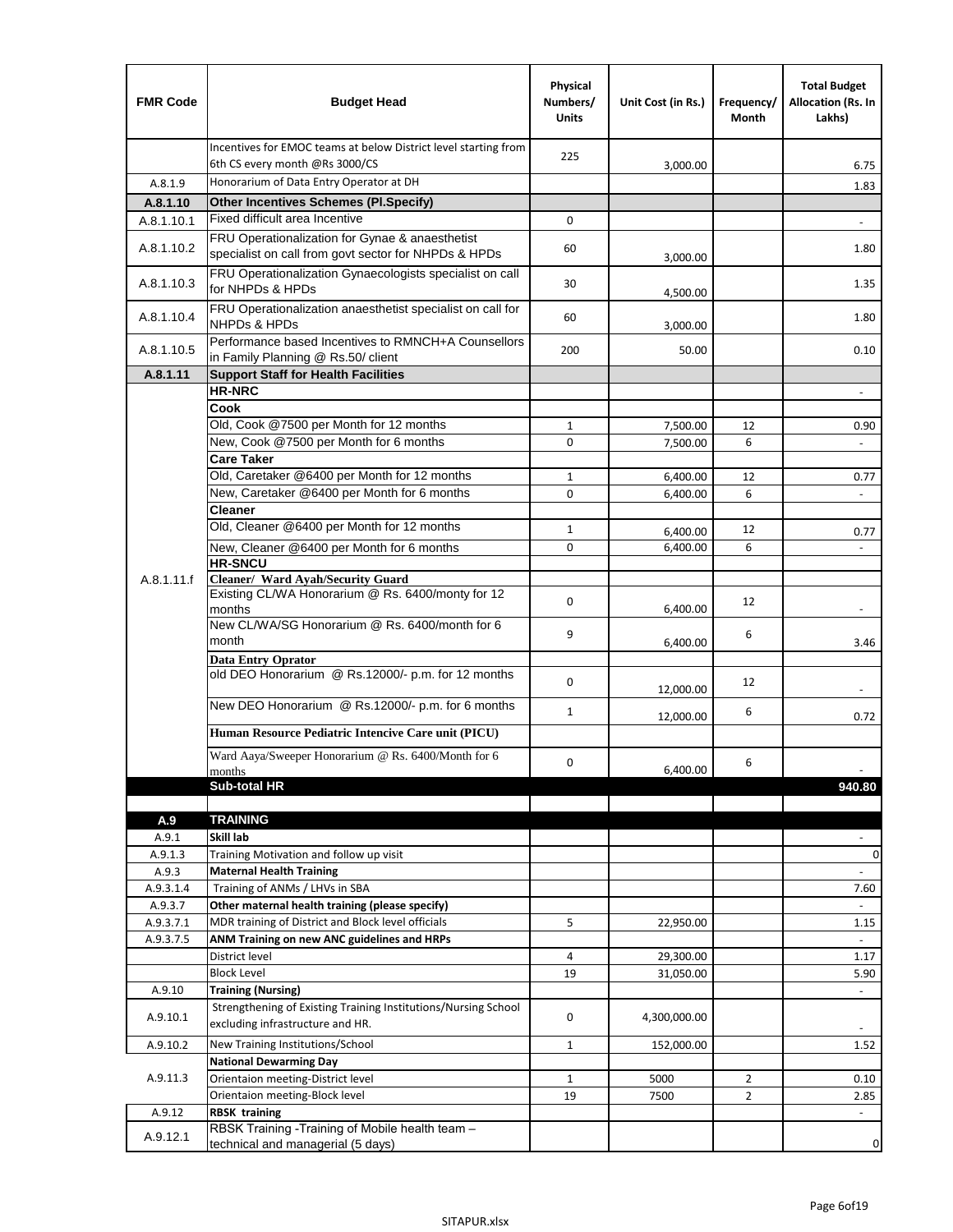| <b>FMR Code</b>        | <b>Budget Head</b>                                                                           | Physical<br>Numbers/<br><b>Units</b> | Unit Cost (in Rs.)     | Frequency/<br><b>Month</b> | <b>Total Budget</b><br>Allocation (Rs. In<br>Lakhs) |
|------------------------|----------------------------------------------------------------------------------------------|--------------------------------------|------------------------|----------------------------|-----------------------------------------------------|
|                        |                                                                                              |                                      |                        |                            |                                                     |
|                        | <b>Sub-total Training</b>                                                                    |                                      |                        |                            | 20.29                                               |
| A.10                   | <b>PROGRAMME MANAGEMENT</b>                                                                  |                                      |                        |                            |                                                     |
| A.10.2                 | Contractual Staff for DPMSU recruited and in position                                        |                                      |                        |                            |                                                     |
| A.10.2.1               | District Programme Manager                                                                   | $\mathbf{1}$                         |                        | 12                         |                                                     |
| A.10.2.2               | District Accounts Manager                                                                    | 1                                    | 39,690.00              | 12                         | 4.76                                                |
| A.10.2.3               | District Data Manager                                                                        | $\mathbf{1}$                         | 32,303.00              | 12                         | 3.88                                                |
| A.10.2.4               | Consultants/ Programme Officers (Kindly Specify)                                             | $\mathbf 0$                          | 22,050.00              |                            | 2.65                                                |
|                        | Honorarium of RKSK Coordinator                                                               | $\mathbf{1}$                         |                        | 9                          | 2.25                                                |
| A.10.2.5               | Accountants                                                                                  | 0                                    | 25,000.00              |                            |                                                     |
| A.10.2.6               | Data Entry Operators                                                                         | 0                                    |                        |                            | $\overline{\phantom{a}}$                            |
| A.10.2.7               | Support Staff (Kindly Specify)                                                               | $\mathbf 1$                          | 8,269.00               | 12                         | 0.99                                                |
| A.10.2.8.1             | Operational Cost for DPMU unit                                                               | $\mathbf{1}$                         | 89,250.00              | 12                         | 10.71                                               |
| A.10.2.8.5             | <b>DEIC Managers</b>                                                                         | $\mathbf{1}$                         | 33,000.00              | 10                         | 3.30                                                |
| A.10.3                 | <b>Strengthening of Block PMU</b>                                                            |                                      |                        |                            |                                                     |
| A.10.3.1               | <b>Block Programme Manager</b>                                                               |                                      |                        |                            | 55.30                                               |
| A.10.3.2               | <b>Block Accounts Manager</b>                                                                |                                      | 12,128.00              | 12                         | 27.65                                               |
| A.10.3.7.1             | Operational Cost for BPMU unit                                                               | 19                                   | 15,000.00              | 12                         | 34.20                                               |
|                        | <b>Concurrent Audit system</b>                                                               |                                      |                        |                            |                                                     |
| A.10.6                 | Monthly Concurrent Audit                                                                     | $\mathbf{1}$                         | 4,500.00               | 12                         | 0.54                                                |
|                        | <b>Block Spesific Work</b>                                                                   | 19                                   | 500.00                 | 12                         | 1.14                                                |
| A.10.7<br>A.10.7.2     | <b>Mobility Support, Field Visits</b><br>DPMU/District                                       |                                      |                        |                            |                                                     |
| A.10.7.3               | <b>BPMU/Block</b>                                                                            | 2<br>19                              | 30,000.00<br>30,000.00 | 12<br>12                   | 7.20<br>68.40                                       |
| A.10.8.1               | Vehicles for Divisional / AD office                                                          | 0                                    | 30,000.00              | 12                         |                                                     |
|                        |                                                                                              |                                      |                        |                            |                                                     |
|                        | <b>Sub-total Programme Management</b>                                                        |                                      |                        |                            | 222.97                                              |
|                        |                                                                                              |                                      |                        |                            |                                                     |
|                        | Total of RMNCH+A                                                                             |                                      |                        |                            | 4,213.69                                            |
| в                      | Additionalities under NRHM (Mission Flexible Pool)                                           |                                      |                        |                            |                                                     |
| <b>B1</b>              | <b>ASHA</b>                                                                                  |                                      |                        |                            |                                                     |
| B1.1.1.3               | <b>Supplementary training for ASHAs</b>                                                      |                                      |                        |                            |                                                     |
|                        | TOT of ASHA Trainer- I round (at RHFWTC)                                                     |                                      |                        |                            |                                                     |
| B1.1.1.3.1             | Batch cost+Equipment+Module+ Monitoring Visit                                                |                                      |                        |                            |                                                     |
| B1.1.1.3.2             | TOT of ASHA Trainers -II Round (at RHFWTC)                                                   |                                      |                        |                            |                                                     |
| B1.1.1.4               | Post training support and supervision                                                        |                                      |                        |                            | $\omega$                                            |
|                        | Supervision costs by ASHA facilitators<br>(12 months)                                        |                                      |                        |                            | 87.00                                               |
| B1.1.1.4.1             | Supervision costs by ASHA facilitators<br>(6 months)                                         |                                      |                        |                            |                                                     |
| B1.1.1.4.2             | Monthly review Meeting of ASHA Sangini with BCPM                                             |                                      |                        |                            | 2.61                                                |
| B1.1.3                 | Performance Incentive/Other Incentive to ASHAs (if                                           |                                      |                        |                            |                                                     |
|                        | any)                                                                                         |                                      |                        |                            |                                                     |
| B1.1.3.1<br>B1.1.3.1.2 | <b>ASHA incentives under Maternal Health</b><br>Maternal Death Audit Information             | 493                                  |                        |                            |                                                     |
| B1.1.3.2               | Incentive to ASHA under Child Health                                                         |                                      | 200.00                 |                            | 0.99<br>÷.                                          |
| B1.1.3.2.1             | Incentive for Home Based Newborn Care programme                                              | 77328                                | 250.00                 |                            | 193.32                                              |
| B1.1.3.2.4             | Incentive for referral of SAM cases to NRC @ Rs.50/Case                                      | 240                                  | 50.00                  |                            | 0.12                                                |
| B1.1.3.2.5             | Incentive for follow up of discharge of SAM children from<br>NRCs @ Rs. 100/ for 4 Follow up | 240                                  | 100.00                 |                            | 0.24                                                |
| B1.1.3.3               | ASHA Incentives under family planning (ESB/ PPIUCD/<br>Others)                               |                                      |                        |                            |                                                     |
| B1.1.3.3.1             | ASHA PPIUCD incentive for accompanying the client for<br>PPIUCD insertion                    | 6000                                 | 150.00                 |                            | 9.00                                                |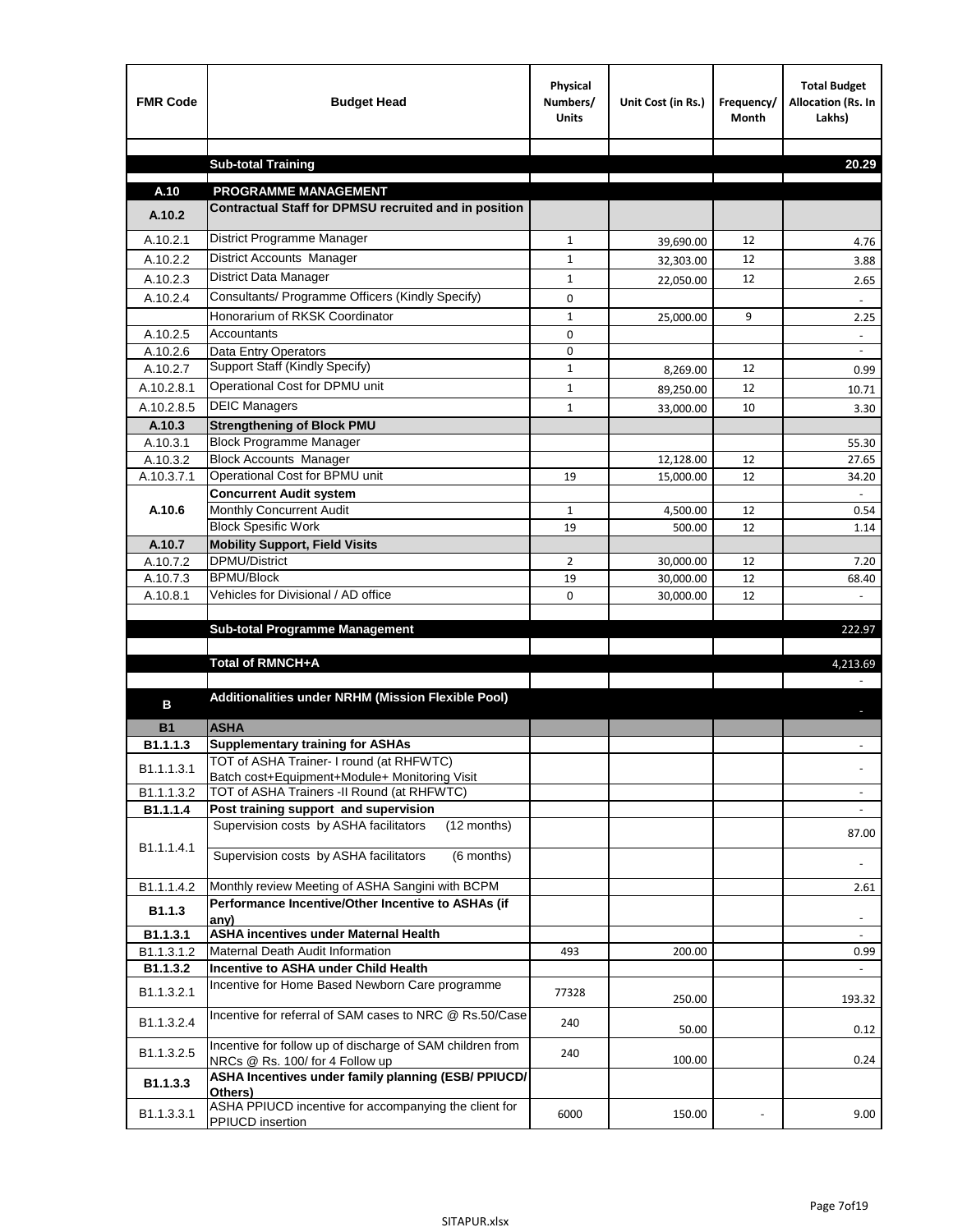| <b>FMR Code</b>            | <b>Budget Head</b>                                                                                                                                                                             | Physical<br>Numbers/<br><b>Units</b> | Unit Cost (in Rs.) | Frequency/<br>Month | <b>Total Budget</b><br><b>Allocation (Rs. In</b><br>Lakhs) |
|----------------------------|------------------------------------------------------------------------------------------------------------------------------------------------------------------------------------------------|--------------------------------------|--------------------|---------------------|------------------------------------------------------------|
|                            | ASHA incentive under ESB scheme for promoting<br>spacing of births @ 500/- per ASHA/client                                                                                                     | 500                                  | 500.00             |                     | 2.50                                                       |
| B <sub>1.1</sub> , 3, 3, 2 | Spacing for 2 years after marriage @ 500/- per<br>ASHA/client                                                                                                                                  | 500                                  | 500.00             |                     | 2.50                                                       |
| B1.1.3.3.3                 | ASHA Incentive under ESB scheme for promoting<br>adoption of limiting method upto two children @ Rs. 1000<br>per client                                                                        | 500                                  | 1,000.00           |                     | 5.00                                                       |
| B1.1.3.6                   | <b>ASHA Incentives (other)</b>                                                                                                                                                                 |                                      |                    |                     |                                                            |
| B <sub>1.1</sub> , 3, 5, 3 | ASHA incentive for NDD for 2 round                                                                                                                                                             | 3944                                 | 100.00             | $\overline{2}$      | 7.89                                                       |
| B <sub>1.1</sub> .3.6.1    | Amount to be released for 12 months for Routine<br>activities (4 month incentive for ASHAs those are yet to<br>be placed)                                                                      |                                      |                    |                     | 422.56                                                     |
| B1.1.3.6.4                 | Incentive to ASHA Facilitator (12 Months)                                                                                                                                                      |                                      |                    |                     | 5.22                                                       |
| B <sub>1.1</sub> .3.6.5    | Reimbursement of travel expenses for accompanying a<br>woman to facility for surgical abortion (MVA/EVA) @<br>Rs.150/-per case                                                                 | 100                                  | 150.00             |                     | 0.15                                                       |
| B <sub>1.1</sub> .3.6.6    | Reimbursement of travel expenses for accompanying a<br>woman to facility for medical abortion (MMA) @ Rs.225/-<br>per case                                                                     | 100                                  | 225.00             |                     | 0.23                                                       |
| B1.1.3.6.9                 | ASHA Torch (NO. of ASHA +AF) @ Rs. 262.20                                                                                                                                                      |                                      |                    |                     | 10.72                                                      |
| B1.1.3.7                   | Other (support provisions to ASHA such as uniform,                                                                                                                                             |                                      |                    |                     |                                                            |
| B <sub>1.1</sub> .3.7.2    | diary, ASHA Ghar etc)<br>ASHA Payment Voucher, Payment Register and VHIR<br>1.@ Rs. 25/ASHA, 2.@Rs.50/AF, 3.@Rs.150/block for<br>ASHa master payment register,<br>4. @Rs.174.5/ASHA/B1.1.3.7.2 |                                      |                    |                     | 7.97                                                       |
| B <sub>1.1</sub> , 3.7.4   | ASHA SAREE (TA/DA for Attending monthly meeting) No.<br>of ASHA+AF @ Rs.450                                                                                                                    |                                      |                    |                     | 18.40                                                      |
| B <sub>1.1</sub> .5.1      | Honorarium of Regional Coordinator                                                                                                                                                             |                                      |                    |                     |                                                            |
| B1.1.5.2                   | Honararium of District Community Process Manager                                                                                                                                               | $\mathbf{1}$                         | 32,303.00          | 12                  | 3.88                                                       |
| B1.1.5.3                   | Honararium of Block Community Process Manager                                                                                                                                                  | 19                                   | 12,000.00          | 12                  | 27.36                                                      |
|                            | Mobility cost for ARC/AMG                                                                                                                                                                      |                                      |                    |                     |                                                            |
| B <sub>1.1.5.4</sub>       | AMG cost                                                                                                                                                                                       | $\mathbf{1}$                         | 10,000.00          | $\mathbf{1}$        | 0.10                                                       |
|                            | Quarterly BCPM meeting at Divisional Head Quarter @                                                                                                                                            |                                      |                    |                     |                                                            |
|                            | rs. 500/BCPM/qtr.                                                                                                                                                                              |                                      |                    |                     |                                                            |
|                            | <b>Sub Total of ASHA</b>                                                                                                                                                                       |                                      |                    |                     | 807.7465                                                   |
|                            |                                                                                                                                                                                                |                                      |                    |                     |                                                            |
| B.2                        | <b>Untied Fund</b>                                                                                                                                                                             |                                      |                    |                     |                                                            |
| B <sub>2.3</sub>           | <b>CHCs</b>                                                                                                                                                                                    |                                      |                    |                     | 38.16                                                      |
| B <sub>2.4</sub>           | PHCs                                                                                                                                                                                           |                                      |                    |                     | 48.68                                                      |
|                            | <b>Sub Total of Untied Fund</b>                                                                                                                                                                |                                      |                    |                     | 86.83858                                                   |
| <b>B9</b>                  | <b>Mainstreaming of AYUSH</b>                                                                                                                                                                  |                                      |                    |                     |                                                            |
| B.9.1                      | Medical Officers at CHCs/ PHCs (Only AYUSH)                                                                                                                                                    |                                      |                    |                     |                                                            |
| B.9.1.1                    | <b>DH</b>                                                                                                                                                                                      | 3                                    | 29,106.00          | 12                  | 10.48                                                      |
| B.9.1.2                    | <b>FRUs</b>                                                                                                                                                                                    | $\overline{2}$                       | 29,106.00          | 12                  | 6.99                                                       |
| B.9.1.3                    | Non FRU SDH/ CHC                                                                                                                                                                               | 25                                   | 29,106.00          | 12                  | 87.32                                                      |
| B.9.1.4                    | 24 X 7 PHC                                                                                                                                                                                     | 7                                    | 29,106.00          | 12                  | 24.45                                                      |
| B.9.1.5                    | Non-24 X 7 PHCs/ APHCs                                                                                                                                                                         | 9                                    | 29,106.00          | 12                  | 31.43                                                      |
| <b>B.9.2</b>               | Other Staff Nurses and Supervisory Nurses/ AYUSH<br>pharmacists (Only AYUSH)                                                                                                                   |                                      |                    |                     |                                                            |
| B.9.2.1                    | DH                                                                                                                                                                                             | $\mathbf{1}$                         | 10,914.75          | 12                  | 1.31                                                       |
| B.9.2.2                    | <b>FRUs</b>                                                                                                                                                                                    | $\mathbf{1}$                         | 10,914.75          | 12                  | 1.31                                                       |
| B.9.2.3                    | Non FRU SDH/ CHC                                                                                                                                                                               | 10                                   | 10,914.75          | 12                  | 13.10                                                      |
| B.9.2.4                    | 24 X 7 PHC                                                                                                                                                                                     | $\mathbf{1}$                         | 10,914.75          | 12                  | 1.31                                                       |
| B.9.2.5                    | Non-24 X 7 PHCs                                                                                                                                                                                | 0                                    |                    | 12                  |                                                            |
|                            |                                                                                                                                                                                                |                                      | 10,914.75          |                     | $\overline{\phantom{a}}$                                   |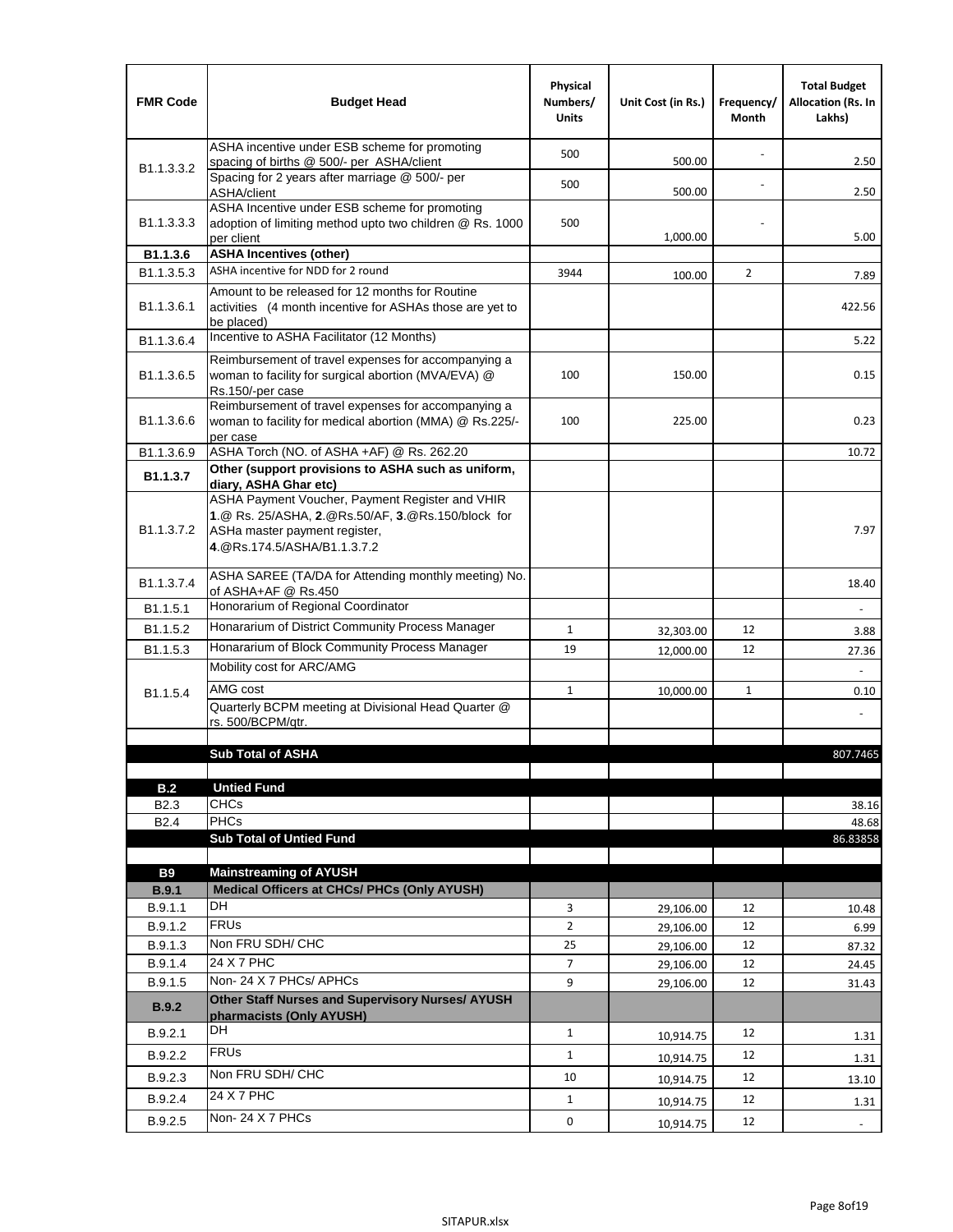| <b>FMR Code</b>               | <b>Budget Head</b>                                                                              | Physical<br>Numbers/<br><b>Units</b> | Unit Cost (in Rs.) | Frequency/<br>Month | <b>Total Budget</b><br>Allocation (Rs. In<br>Lakhs) |
|-------------------------------|-------------------------------------------------------------------------------------------------|--------------------------------------|--------------------|---------------------|-----------------------------------------------------|
|                               | Panchkarma Unit Lokbabdhu Rajnarayna Joint<br><b>Hospital, Lucknow</b>                          |                                      |                    |                     |                                                     |
| B.9.2.6                       | Honararium of Panchkarma Technician (1Male and 1<br>Female)                                     | 0                                    | 10,000.00          | 12                  |                                                     |
|                               | Honorarium of Panchkarma Attendent                                                              | $\mathbf 0$                          | 8,000.00           | 12                  |                                                     |
|                               | Lumpsum amount for Sweeper (Safai Karmi)                                                        |                                      |                    |                     | 0                                                   |
| <b>B9.3</b>                   | <b>Other Activities (Excluding HR)</b>                                                          |                                      |                    |                     |                                                     |
| B9.3.1                        | Contingency AYUSH wings                                                                         | $\mathbf{1}$                         | 20,000.00          |                     | 0.20                                                |
| B9.3.3                        | Establishment of Panchkarma Unit                                                                |                                      |                    |                     | $\mathbf 0$                                         |
| B9.3.4                        | Construction of AYUSH Wing                                                                      | 0                                    | 3,000,000.00       |                     |                                                     |
|                               |                                                                                                 |                                      |                    |                     |                                                     |
|                               | Sub Total of Mainstreaming of AYUSH                                                             |                                      |                    |                     | 177.89                                              |
|                               |                                                                                                 |                                      |                    |                     |                                                     |
| <b>B10</b>                    | <b>IEC-BCC NRHM</b>                                                                             |                                      |                    |                     |                                                     |
| B.10.3.5                      | <b>Girls Child Day</b><br><b>Division level</b>                                                 | 0                                    | 50,000.00          | 1                   |                                                     |
|                               | <b>Block level</b>                                                                              | 19                                   | 10,000.00          | $\mathbf{1}$        | 1.90                                                |
| <b>B.10.7</b>                 | Priniting activities (please specify)                                                           |                                      |                    |                     |                                                     |
| B.10.7.1                      | SM booklet @Rs 20.00 for all ANCs                                                               | 159063                               | 20.00              |                     | 31.81                                               |
|                               | MCP card @ Rs 10 for all ANCs                                                                   | 159063                               | 10.00              |                     | 15.91                                               |
| <b>B.10.7.4</b><br>B.10.7.4.1 | <b>Other printing</b><br><b>IEC-BCC Material for NDD</b>                                        |                                      |                    |                     |                                                     |
|                               | IEC material, poster, banner @ Rs. 14000 per block for 2<br>round                               | 19                                   | 14000              | $\overline{2}$      | 5.32                                                |
|                               | Teaching and community hand bills/pumphlets and check<br>list @ Rs. 14000 per block for 2 round | 19                                   | 14000              | $\overline{2}$      | 5.32                                                |
|                               | 5 Fipchart per block @ Rs. 200 per Flip chart( one time)                                        | 95                                   | 200                | 1                   | 0.19                                                |
|                               | AWW and Teacher hand out @ Rs. 7 each for 2 round                                               | 8566                                 | $\overline{7}$     | $\overline{2}$      | 1.20                                                |
|                               | ASHA hand out @ Rs. 2 each for 2 round                                                          | 3944                                 | $\overline{2}$     | 2                   | 0.16                                                |
|                               | <b>AFHC cards</b>                                                                               |                                      |                    |                     |                                                     |
|                               | For DH & MC level Existing AFHS clinics                                                         | 2                                    | 0.50               | 2000                | 0.02                                                |
| B.10.7.4.2                    | For CHC level Existing AFHS clinics<br>For PHC level existing AFHS clinics                      | 19<br>38                             | 0.50<br>0.50       | 2000<br>2000        | 0.19<br>0.38                                        |
|                               | AFHC Register (3 register per clinic)                                                           | 177                                  | 150.00             | $\mathbf{1}$        | 0.27                                                |
|                               | Printing of RBSK card and registers                                                             | 0                                    |                    |                     |                                                     |
|                               | MHT Register for AWC                                                                            | 148                                  | 100.00             | $\mathbf{1}$        | 0.15                                                |
|                               | MHT Register for School<br>(Class-1 to 12)                                                      | 980                                  | 100.00             | $\mathbf{1}$        | 0.98                                                |
| B.10.7.4.3                    | RBSK Format (microplan, reporting) @ Rs. 3000/ per                                              | 19                                   |                    | $\mathbf{1}$        |                                                     |
|                               | block<br>RBSK card for children of AWC and School                                               |                                      | 3,000.00           |                     | 0.57                                                |
|                               | AWC (Twice in year)                                                                             | 73860                                | 1.20               |                     | 0.89                                                |
|                               | School (Class 1 to 12)                                                                          | 490157                               | 0.75               |                     | 3.68                                                |
|                               |                                                                                                 |                                      |                    |                     |                                                     |
|                               | <b>Sub Total IEC</b>                                                                            |                                      |                    |                     | 68.92                                               |
| <b>B.11</b>                   |                                                                                                 |                                      |                    |                     |                                                     |
| B.11.2.5                      | Recurring support of 18 BCTV                                                                    |                                      |                    |                     | 0                                                   |
|                               |                                                                                                 |                                      |                    |                     |                                                     |
| <b>B14</b>                    | Innovations (if any)                                                                            |                                      |                    |                     |                                                     |
| B14.6                         | Religious and Community Leaders Meet @ Rs.<br>10000/District/meeting                            | $\mathbf{1}$                         | 10,000.00          |                     | 0.10                                                |
| B14.11                        | Rogi Sahayata Kendra @ Rs. 664200 including 5%<br>increment in HR cost                          |                                      |                    |                     | 13.28                                               |
| B14.12                        | AAA Platform - Monitoring & Microplanning meeting for<br>frontline workers                      |                                      |                    |                     | 73.67                                               |
|                               | Nurse Mentor Programme and Establishment of Mini                                                |                                      |                    |                     |                                                     |
|                               | <b>Skill Lab</b>                                                                                |                                      |                    |                     |                                                     |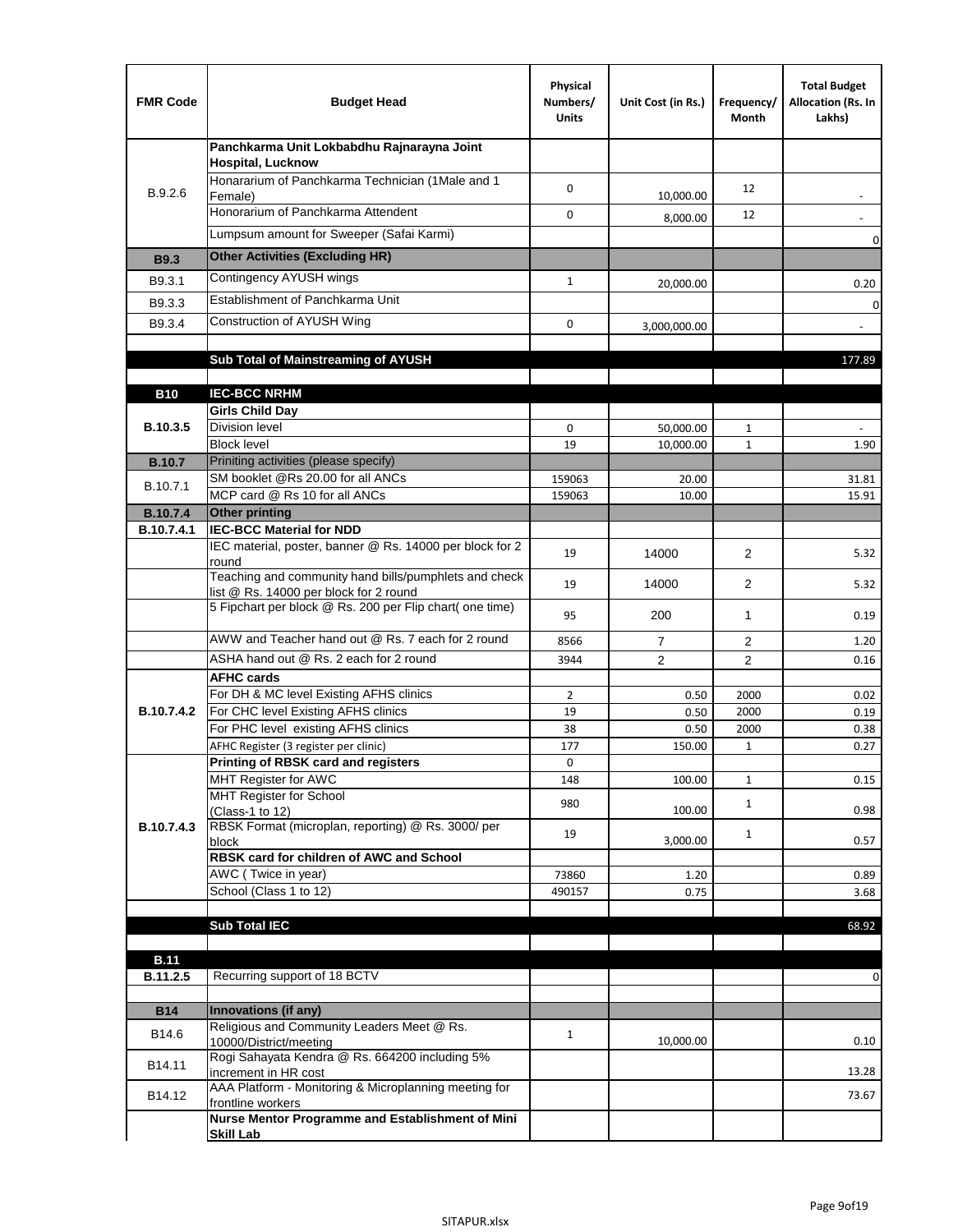| <b>FMR Code</b> | <b>Budget Head</b>                                                                              | Physical<br>Numbers/<br><b>Units</b> | Unit Cost (in Rs.)    | Frequency/<br><b>Month</b> | <b>Total Budget</b><br>Allocation (Rs. In<br>Lakhs) |
|-----------------|-------------------------------------------------------------------------------------------------|--------------------------------------|-----------------------|----------------------------|-----------------------------------------------------|
| B14.19          | Honoraium of Naurse Mentor (Existing)                                                           | $\mathbf{1}$                         | 38,588.00             | 12                         | 4.63                                                |
|                 | Honoraium of Naurse Mentor for 12 montys (New)                                                  | $\mathbf{1}$                         | 36,750.00             | 12                         | 4.41                                                |
|                 | Honoraium of Naurse Mentor fro 10 months (New)                                                  | 0                                    | 36,750.00             | 10                         | $\omega$                                            |
| B14.22          | Training Strategy for Village Health and Nutrition Days<br>(VHNDs)                              |                                      |                       |                            | 12.00                                               |
|                 | Free Transport Facilities to PLHIV(People Living with                                           |                                      |                       |                            |                                                     |
| B14.25          | <b>HIV)</b> for treatment                                                                       |                                      |                       |                            |                                                     |
|                 | On ART cost                                                                                     |                                      |                       |                            |                                                     |
|                 | PRE ART Cost                                                                                    |                                      |                       |                            |                                                     |
|                 | <b>KAYAKALP' Award Scheme</b>                                                                   |                                      |                       |                            |                                                     |
|                 | Training for Swachha Bharat Abhiyan                                                             |                                      |                       |                            |                                                     |
|                 | Awareness cum Internal Assessors Training Workshop @                                            |                                      |                       |                            |                                                     |
|                 | Rs. 33000/Disitrict                                                                             |                                      |                       |                            | 0.33                                                |
|                 | District level Hospital Rs. 20000/District<br><b>CHC</b> level                                  |                                      |                       |                            | 0.20                                                |
|                 | PHC level                                                                                       | $\overline{2}$                       | 15,000.00             |                            | 0.30                                                |
|                 |                                                                                                 | $\overline{2}$                       | 6,000.00              |                            | 0.12                                                |
| B14.29          | <b>Internal Assessment</b>                                                                      |                                      |                       |                            |                                                     |
|                 | District level Hospital (Quarterly)<br>CHC level (Quarterly)                                    | $\overline{2}$                       | 2,000.00              | 4                          | 0.16                                                |
|                 |                                                                                                 | $\overline{2}$                       | 1,000.00              | 4                          | 0.08                                                |
|                 | PHC level (Quarterly)<br><b>Peer Assessment</b>                                                 | $\overline{2}$                       | 500.00                | 4                          | 0.04                                                |
|                 | <b>District level Hospital</b>                                                                  | $\overline{2}$                       |                       |                            |                                                     |
|                 | <b>CHC</b> level                                                                                | $\overline{2}$                       | 25,000.00             |                            | 0.50                                                |
|                 | PHC level                                                                                       | $\overline{2}$                       | 10,000.00<br>5,000.00 |                            | 0.20<br>0.10                                        |
|                 | <b>Matritwa Saptah</b>                                                                          |                                      |                       |                            |                                                     |
|                 | District level activities @Rs 50000                                                             | $\mathbf{1}$                         | 50,000.00             |                            | 0.50                                                |
|                 | Mobility support @ Rs 17600/block                                                               | 19                                   |                       |                            |                                                     |
|                 |                                                                                                 |                                      | 17,600.00             |                            | 3.34                                                |
| B14.33          | Printing of formats, reports and HRP register @ 50/ANM                                          | 499                                  | 50.00                 |                            | 0.25                                                |
|                 | <b>IEC Support</b>                                                                              |                                      |                       |                            |                                                     |
|                 | District level                                                                                  | $\mathbf{1}$                         | 2,500.00              |                            | 0.03                                                |
|                 | <b>Block Level</b>                                                                              | 19                                   | 25,000.00             |                            | 4.75                                                |
|                 | hoarding 5/dist & 1/FRU & 1/block @ Rs. 2000/-                                                  | 27                                   | 2,000.00              |                            | 0.54                                                |
|                 | <b>Gestational Diabetes Mallitius Pilot - 18 districts</b>                                      |                                      |                       |                            |                                                     |
|                 | Glucometer @ 1 /ANM+2/Block+2 additional                                                        | 0                                    | 3.000.00              |                            | $\overline{\phantom{a}}$                            |
| B14.34          | Procurement of Glucose 75mg, (2*all ANCs+24*5%GDMs)                                             | $\mathbf 0$                          | 25.00                 |                            |                                                     |
|                 | Insulin 9 vials *5% ANCs                                                                        | 0                                    | 50.00                 |                            | $\blacksquare$                                      |
|                 | with syringe (900 units/+18 syringes)                                                           | 0                                    | 20.00                 |                            |                                                     |
|                 | <b>Misoprost Distribution for Home Deliveries</b>                                               |                                      |                       |                            |                                                     |
|                 | Printing of registers @ Rs50.00 each                                                            |                                      |                       |                            | $\overline{\phantom{a}}$                            |
|                 | Budget for Tab Mesoprostol procurement in Lakh                                                  |                                      |                       |                            | $\blacksquare$                                      |
| B14.35          | ASHA Incentive @ Rs.100.00 each case in Lakh                                                    |                                      |                       |                            |                                                     |
|                 | Block level ANM/ ASHAs training @ 23650/ in Lakh                                                |                                      |                       |                            | $\blacksquare$                                      |
|                 | District Orientation meeting @Rs 20000, in Lakh                                                 |                                      |                       |                            |                                                     |
|                 | <b>Sub Total Innovation</b>                                                                     |                                      |                       |                            | 119.54                                              |
| <b>B15</b>      | <b>Planning, Implementation and Monitoring</b>                                                  |                                      |                       |                            |                                                     |
| <b>B15.2</b>    | <b>Quality Assurance</b>                                                                        |                                      |                       |                            |                                                     |
| B15.2.2         | <b>Division Level Human Resource</b>                                                            | 0                                    |                       |                            |                                                     |
|                 | Honorarium of Existing Divisonal Consultant -Quality @                                          |                                      |                       |                            |                                                     |
|                 | Rs. 45000/month for 10 months                                                                   | $\mathbf 0$                          | 45,000.00             | 10                         |                                                     |
|                 | Honorarium of Vacant Divisonal Consultant -Quality @<br>Rs. 45000/month for 2 months            | $\mathbf 0$                          | 45,000.00             | $\overline{2}$             |                                                     |
|                 | Honararium of Existing Divisonal Consultant - Public                                            | $\mathbf 0$                          | 45,000.00             | $\overline{2}$             |                                                     |
|                 | Health @ Rs.45000/PM for 10 Months<br>Honararium of Vacant Divisonal Consultant - Public Health |                                      |                       |                            |                                                     |
|                 | @ Rs.45000/PM for 2 Months                                                                      | $\mathbf 0$                          | 45,000.00             | 10                         |                                                     |
|                 | Data Entry Operator @Rs 12000/PM for 2 Month ("New<br>Position)                                 | 0                                    | 12,000.00             | $\overline{2}$             |                                                     |
|                 | <b>District Level Human Resource</b>                                                            |                                      |                       |                            |                                                     |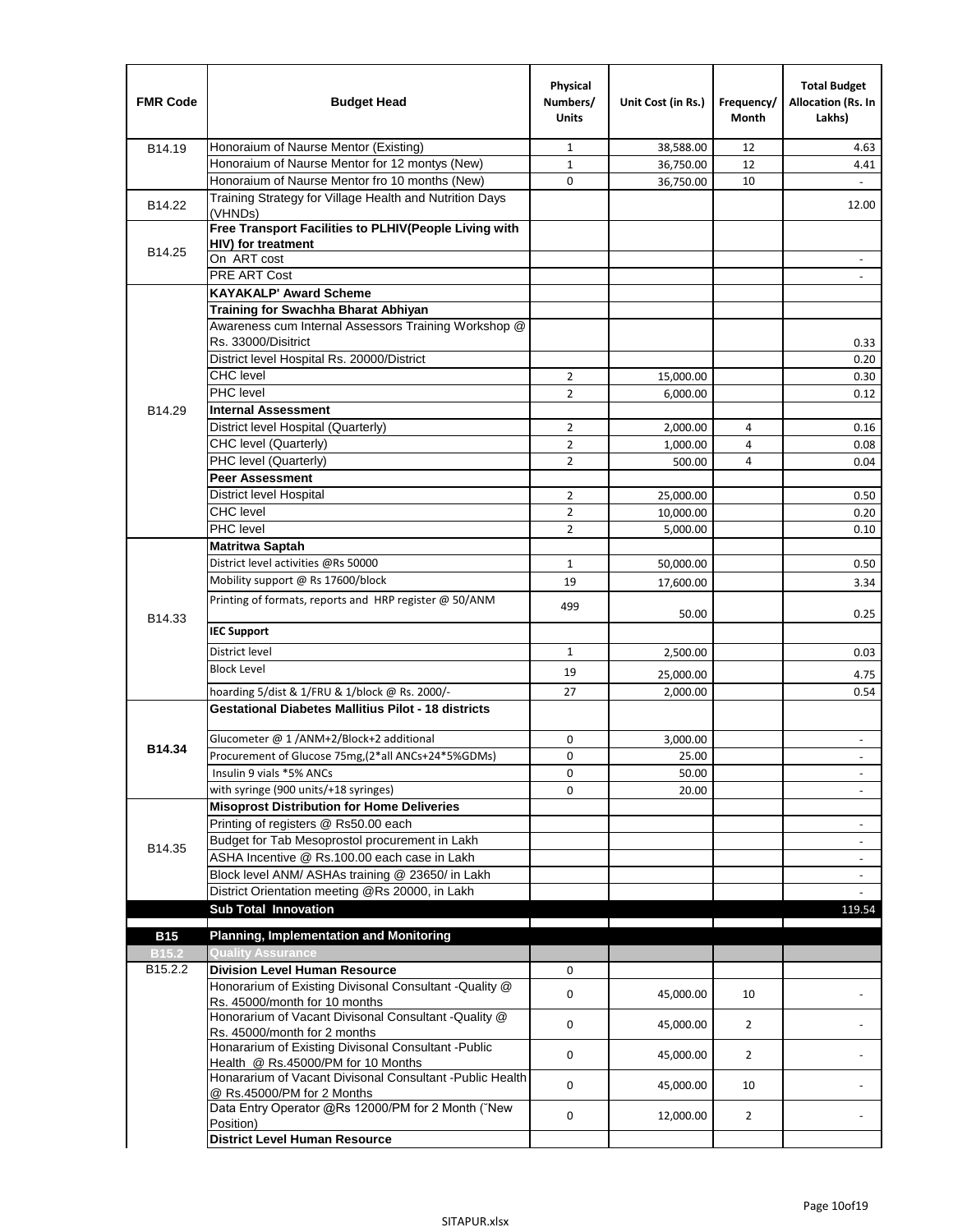| <b>FMR Code</b>         | <b>Budget Head</b>                                                                                | Physical<br>Numbers/<br><b>Units</b> | Unit Cost (in Rs.) | Frequency/<br><b>Month</b> | <b>Total Budget</b><br>Allocation (Rs. In<br>Lakhs) |
|-------------------------|---------------------------------------------------------------------------------------------------|--------------------------------------|--------------------|----------------------------|-----------------------------------------------------|
|                         | Honorarium of Existing District Consultant -Quality @ Rs.<br>40000/month for 10 months            | $\mathbf{1}$                         | 40,000.00          | 10                         | 4.00                                                |
|                         | Honorarium of Vacant District Consultant -Quality @ Rs.<br>40000/month for 2 months               | $\mathbf 0$                          | 40,000.00          | $\overline{2}$             |                                                     |
|                         | Honararium of Existing Hospital Quality Manager @<br>Rs.35000/PM for 10 Months                    | $\mathbf{1}$                         | 35,000.00          | 10                         | 3.50                                                |
|                         | Honararium of Vacant Hospital Quality Manager @<br>Rs.35000/PM for 2 Months                       | $\mathbf 0$                          | 35,000.00          | $\overline{2}$             |                                                     |
|                         | Data Entry Operator @ Rs 12000/PM for 2 Month ("New<br>Position)                                  | $\mathbf{1}$                         | 12,000.00          | $\overline{2}$             | 0.24                                                |
| B15.2.4                 | <b>Review meetings</b>                                                                            |                                      |                    |                            |                                                     |
| B <sub>15.2</sub> .4.2  | Division                                                                                          | 0                                    | 5,000.00           |                            |                                                     |
|                         | <b>District</b>                                                                                   | $\overline{2}$                       | 2,000.00           |                            | 0.04                                                |
|                         | Monitoring and Supportive Supervision Visits-Divisional<br>QUA (10 visits per month) for 6 months | $\mathbf 0$                          | 1,800.00           |                            |                                                     |
| B15.2.5.2               | Monitoring and Supportive Supervision Visits-District<br>QUA (10 visits per month) for 6 months   | 60                                   | 1,200.00           |                            | 0.72                                                |
|                         | <b>Office Equipments-District &amp; Division</b>                                                  |                                      |                    |                            |                                                     |
|                         | <b>Division Level</b>                                                                             |                                      |                    |                            |                                                     |
|                         | Office Equipment @ Rs.3.5 Lac/Division                                                            |                                      |                    |                            | $\overline{\phantom{a}}$                            |
| B15.2.5.5               | Operational cost @ Rs.17000/-PM for 10 Month                                                      |                                      |                    |                            | $\pmb{0}$                                           |
|                         | <b>District Level</b>                                                                             |                                      |                    |                            |                                                     |
|                         | Office Equipment @ Rs.3.5 Lac/District                                                            | 0                                    | 350,000.00         | $\mathbf{1}$               | $\blacksquare$                                      |
|                         | Operational cost @ Rs.14000/-PM for 10 Month                                                      | $1\,$                                | 14,000.00          | 10                         | 1.40                                                |
| B15.2.5.6               | <b>Operational Cost for District Hospitals</b>                                                    | $\mathbf{1}$                         | 2,000.00           |                            | 0.02                                                |
|                         | <b>Sub Total Quality Assurance</b>                                                                |                                      |                    |                            | 9.92                                                |
| B15.3                   | <b>Monitoring and Evaluation</b>                                                                  |                                      |                    |                            |                                                     |
| B15.3.1                 | <b>HMIS</b>                                                                                       |                                      |                    |                            |                                                     |
| B15.3.1.2               | Data Entry Operators at Block level                                                               |                                      |                    |                            | 29.03                                               |
| B15.3.1.3.1             | HR and Infrastructure for 100% service updation on<br><b>HMIS/MCTS Portal</b>                     |                                      |                    |                            | 5.89                                                |
| B <sub>15.3.1.5.2</sub> | Mobility Support for HMIS & MCTS at District level                                                |                                      |                    |                            | 0.68                                                |
| B15.3.1.6               | Printing of HMIS Formats<br>Printing of MCTS follow-up formats/ services due list/ work           |                                      |                    |                            | 0.91                                                |
| B15.3.2.2               | plan                                                                                              |                                      |                    |                            | 1.38                                                |
| B15.3.2.7               | Internet Connectivity through LAN / data card                                                     |                                      |                    |                            | 1.64                                                |
| B15.3.2.8               | Procurement & Installation of VSAT (Capex)                                                        |                                      |                    |                            | 2.64                                                |
| B15.3.2.12              | Other office expenditure                                                                          |                                      |                    |                            | 3.66                                                |
| B15.3.2.13              | Printing of RCH Registers                                                                         |                                      |                    |                            | 0.57                                                |
|                         | <b>Sub Total of HMIS</b>                                                                          |                                      |                    |                            | 46.41                                               |
| <b>B.16</b>             | <b>PROCUREMENT</b>                                                                                |                                      |                    |                            |                                                     |
| B16.1                   | <b>Procurement of Equipment</b>                                                                   |                                      |                    |                            |                                                     |
|                         | <b>Equipments for Blood Banks/ BSUs</b>                                                           |                                      |                    |                            |                                                     |
| B16.1.1.1               | Equipments For Blood banks/ BCSUs                                                                 |                                      |                    |                            | 0                                                   |
| B16.1.2                 | <b>Equipments For BSUs</b><br>Procurement of equipment: CH                                        |                                      |                    |                            | 3.65                                                |
| B16.1.2.7               | Procurement of NRC Computer/Printer/UPS/Data Card @                                               | $\mathbf{1}$                         |                    |                            |                                                     |
|                         | Rs. 60000/NRC                                                                                     |                                      | 60,000.00          | 0                          | 0.60                                                |
| B16.1.2.8               | Procurement of Computer/Printer/UPS/Data Card -SNCUs                                              |                                      |                    |                            |                                                     |
|                         | for VJB Female Hospital Lucknow<br>Procurement of Equipments for SNCUs for VAB Female             |                                      |                    |                            | 0                                                   |
| B16.1.2.9               | Hospital lucknow                                                                                  |                                      |                    |                            | 0                                                   |
| B16.1.6                 | <b>Equipments for RKSK &amp; RBSK</b>                                                             |                                      |                    |                            |                                                     |
| B16.1.6.1               | <b>Equipments for AFHCs</b>                                                                       | 0                                    | 7,000.00           | $\mathbf{1}$               | ÷,                                                  |
|                         | <b>Equipment for Mobile health teams</b>                                                          | 0                                    |                    |                            |                                                     |
| B16.1.6.3.1<br>*        | No. of Vision Chart<br>(2 chart per team)                                                         | 76                                   | 700                |                            | 0.53                                                |
|                         | No. of weighing scale (1 per team)                                                                | 38                                   | 1000               |                            | 0.38                                                |
|                         | No. of height scale standing (1 per team)                                                         | 38                                   | 10000              |                            | 3.80                                                |
| <b>B.16.2</b>           | <b>Procurement of Drugs</b>                                                                       |                                      |                    |                            |                                                     |
| B.16.2.2.2              | Procurement of drugs under child health (Vitamin A for<br>BSPM) No. of Bottles                    | 23009                                | 58.00              |                            | 13.35                                               |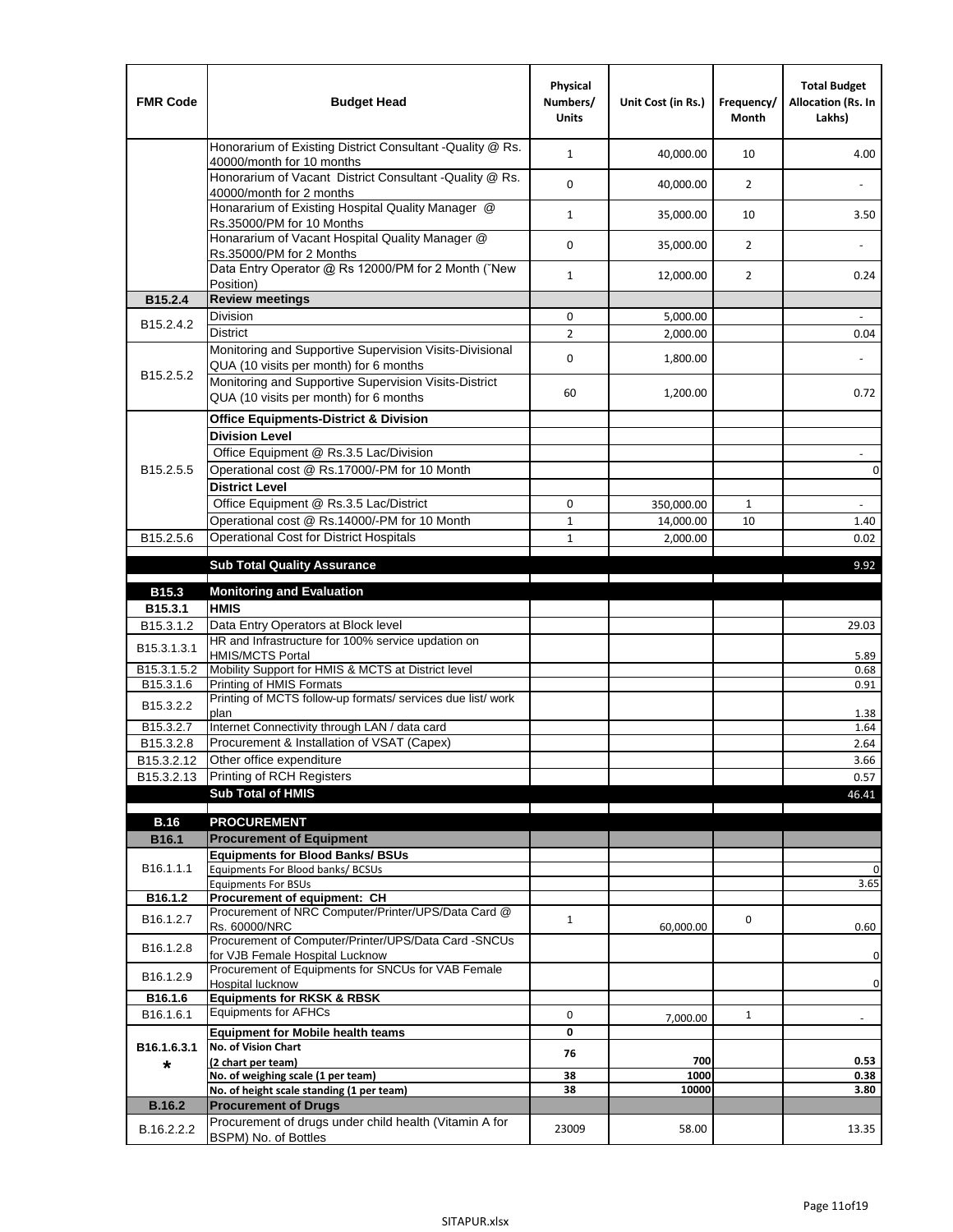| <b>FMR Code</b> | <b>Budget Head</b>                                                           | Physical<br>Numbers/<br><b>Units</b> | Unit Cost (in Rs.) | Frequency/<br>Month              | <b>Total Budget</b><br>Allocation (Rs. In<br>Lakhs) |
|-----------------|------------------------------------------------------------------------------|--------------------------------------|--------------------|----------------------------------|-----------------------------------------------------|
| B.16.2.4        | <b>Supplies for IMEP</b>                                                     |                                      |                    |                                  |                                                     |
| B.16.2.4.1      | Biomedical waste management - District level                                 |                                      |                    |                                  | 20.52                                               |
| B.16.2.4.2      | Biomedical waste management - CHC/PHC level                                  | 19                                   | 13,109.00          | 12                               | 29.89                                               |
| B.16.2.4.3      | Cleaning/washing, house-keeping and laundry<br>management - District level   |                                      |                    |                                  | 77.83                                               |
| B.16.2.4.4      | Cleaning/washing, house-keeping and laundry<br>management - CHC/PHC level    |                                      |                    |                                  | 37.51                                               |
| B.16.2.4.7      | Cleanliness of Sub Centers for 6 months                                      | 448                                  | 500.00             | 6                                | 13.44                                               |
| B.16.2.5.2      | Replenishment of ASHA Drug Kit<br>@300/ Working ASHA                         |                                      |                    |                                  | 9.93                                                |
| B.16.2.6        | <b>National Iron Plus Initiative (Drugs&amp;Supplies)</b>                    |                                      |                    |                                  |                                                     |
| B.16.2.6.1      | Children (6m - 60months)                                                     |                                      |                    |                                  |                                                     |
| B.16.2.6.1.a    | IFA Syrup (@Rs7.99paisa/50mlBottel)                                          | 544835                               | 7.99               |                                  | 43.53                                               |
| B.16.2.6.2      | Children 5 - 10 years                                                        |                                      |                    |                                  |                                                     |
| B.16.2.6.2.a    | IFA tablet small Pink (45mg) @ Rs. 0.182 per tablet, 32 tablet per<br>child) | 227649                               | 5.82               |                                  | 13.26                                               |
| B.16.2.6.2.b    | <b>Albendazole Tablets</b>                                                   | 270014                               | 0.78               | 2                                | 4.21                                                |
| B.16.2.6.3      | <b>WIFS (10-19 years)</b>                                                    |                                      |                    |                                  |                                                     |
|                 | IFA Tablet large blue 100 mg tablet @ Rs. 1.41 per 10 tablet for 12          |                                      |                    |                                  |                                                     |
| B.16.2.6.3.a    | months                                                                       | 339003                               | 7.33               |                                  | 24.85                                               |
| B.16.2.6.3.b    | <b>Albendazole Tablets</b><br>For Adolescent Girls and boys (School going)   |                                      |                    |                                  |                                                     |
|                 | For Adolescent Girls (out of School)                                         | 220143                               | 0.78               | $\overline{2}$<br>$\overline{2}$ | 3.43                                                |
| B.16.2.7        | Drugs & supplies for RBSK                                                    | 118860                               | 0.78               |                                  | 1.85                                                |
| B.16.2.7.1      | Medicine for Mobile health team                                              | 38                                   | 5,000.00           |                                  | 1.90                                                |
| <b>B.16.2.8</b> | Drugs & supplies for AYUSH                                                   | 46                                   | 100,000.00         |                                  | 46.00                                               |
|                 | Blood Bags for 93 functional Blood Bank                                      |                                      |                    |                                  | 0.52                                                |
| B.16.2.10       | For Diagnostics Kits for 93 functional blood bank                            |                                      |                    |                                  | 1.42                                                |
|                 | <b>Sub Total of Procurement</b>                                              |                                      |                    |                                  | 352.40                                              |
| <b>B.18</b>     | <b>New Initiatives/ Strategic Interventions</b>                              |                                      |                    |                                  |                                                     |
|                 | <b>Ca Cx Screening</b>                                                       |                                      |                    |                                  |                                                     |
| <b>B.18.2</b>   |                                                                              |                                      |                    |                                  | 8.8                                                 |
|                 | 7+ Strategy<br><b>Family Planning</b>                                        |                                      |                    |                                  |                                                     |
| B18.4           | No of District Level Govt. COT @ Rs.30000/month for 12<br>month              | $\mathbf{1}$                         | 30,000.00          | 12                               | 3.60                                                |
|                 | Extra Incentive for Interval Sterilization @ Rs.260/case                     | 4720                                 |                    |                                  |                                                     |
|                 | Extra Incentive for NSV @ Rs.310/- case                                      |                                      | 260.00             |                                  | 12.27                                               |
|                 |                                                                              | 10                                   | 310.00             |                                  | 0.03                                                |
|                 | <b>Sub Total of New Innitiatives</b>                                         |                                      |                    |                                  | 24.70                                               |
| <b>B22</b>      | <b>Support Services</b>                                                      |                                      |                    |                                  |                                                     |
|                 | <b>Support Strengthening NVBDCP</b>                                          |                                      |                    |                                  |                                                     |
|                 |                                                                              |                                      |                    |                                  |                                                     |
|                 | Honorarium of Staff-At BRD Medical College                                   |                                      |                    |                                  |                                                     |
| B22.3           | Honorarium of Staff for 100 Bedded JE/AES Ward -At                           |                                      |                    |                                  | 0                                                   |
|                 | <b>BRD Medical College</b><br>Increament of Existing HR Catculated @ 5%      |                                      |                    |                                  | 0                                                   |
|                 |                                                                              |                                      |                    |                                  | 0                                                   |
|                 | <b>Sub of Support Serveces</b>                                               |                                      |                    |                                  |                                                     |
|                 |                                                                              |                                      |                    |                                  |                                                     |
| <b>B.23</b>     | Other Expenditures (Power Backup, Convergence etc)                           |                                      |                    |                                  |                                                     |
| B.23.1          | POL for Generators - District level Hospitals                                | $\overline{2}$                       | 35,000.00          | 12                               | 8.40                                                |
| B.23.2          | POL for Generators - CHCs/PHCs                                               | 19                                   | 17,500.00          | 12                               | 39.90                                               |
|                 | <b>Sub Total of Power Backup</b>                                             |                                      |                    |                                  | 48.30                                               |
|                 |                                                                              |                                      |                    |                                  |                                                     |
| <b>B.24</b>     | <b>Collaboration with Medical Colleges and Knowledge</b><br>partners         |                                      |                    |                                  |                                                     |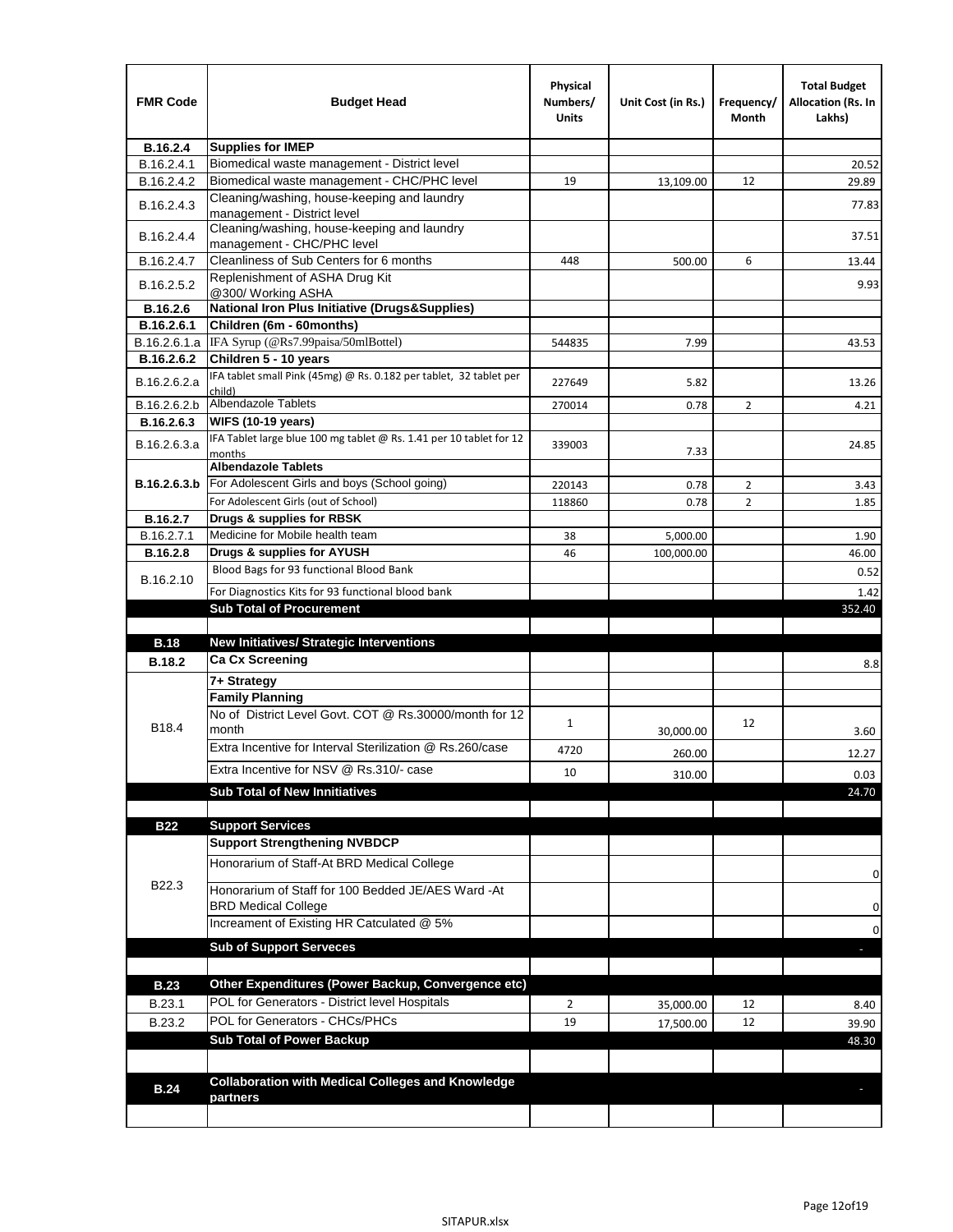| <b>FMR Code</b> | <b>Budget Head</b>                                                                                   | Physical<br>Numbers/<br><b>Units</b> | Unit Cost (in Rs.) | Frequency/<br>Month | <b>Total Budget</b><br>Allocation (Rs. In<br>Lakhs) |
|-----------------|------------------------------------------------------------------------------------------------------|--------------------------------------|--------------------|---------------------|-----------------------------------------------------|
| <b>B.25</b>     | National Programme for Prevention and control of                                                     |                                      |                    |                     |                                                     |
| B.25.1          | deafness<br><b>Recurring Grant-in-aid</b>                                                            |                                      |                    |                     |                                                     |
| B.25.1.3        | <b>Manpower at District level</b>                                                                    |                                      |                    |                     |                                                     |
| B.25.1.3.a      | ENT Surgeon @Rs.80,000/-pm                                                                           | 0                                    |                    |                     |                                                     |
| B.25.1.3.b      | Audiologist@Rs.30,000/-pm                                                                            | 0                                    |                    |                     |                                                     |
| B.25.1.3.c      | Audiometric Assistant@Rs.15,000/-pm                                                                  | 0                                    |                    |                     |                                                     |
| B.25.1.3.d      | Instructor for Hearing Impaired Children @Rs.15,000/-pm                                              | 0                                    |                    |                     |                                                     |
| B.25.2          | Non recurring Grant-in-aid                                                                           |                                      |                    |                     |                                                     |
| B.25.2.1        | Training@Rs.10 lakh/ Distt. for 7 level training                                                     | 0                                    |                    |                     |                                                     |
| B.25.2.1.b      | District Hospital @Rs.20 lakh/Distt.                                                                 | 0                                    |                    |                     |                                                     |
| B.25.2.1.c      | CHC/Sub-Divisional Hospital @Rs.50,000/- Kit                                                         | 0                                    |                    |                     |                                                     |
| B.25.2.1.d      | PHC@RS.15,000/- kit                                                                                  | 0                                    |                    |                     |                                                     |
|                 |                                                                                                      |                                      |                    |                     |                                                     |
|                 | National Programme for Prevention and control of<br>deafness                                         |                                      |                    |                     |                                                     |
|                 |                                                                                                      |                                      |                    |                     |                                                     |
| <b>B.29</b>     | National Programme for Prevention and Control of                                                     |                                      |                    |                     |                                                     |
|                 | <b>Flurosis</b>                                                                                      |                                      |                    |                     |                                                     |
| B.29.2.1        | <b>Honorarium of Consultant</b>                                                                      | 0                                    | 40,000.00          | 6                   |                                                     |
|                 | Honorarium of Lab Technician                                                                         | 0                                    | 11,000.00          | 6                   |                                                     |
| B.29.2.2        | <b>Health Education and Publicity</b>                                                                |                                      |                    |                     |                                                     |
|                 |                                                                                                      |                                      |                    |                     |                                                     |
| B.29.2.4        | Medical Management including treatment Surgery and                                                   |                                      |                    |                     |                                                     |
|                 | rehab-supplumetation of vitamins & minrals                                                           |                                      |                    |                     |                                                     |
|                 | <b>Sub Total of Flurisis</b>                                                                         |                                      |                    |                     | ь                                                   |
|                 |                                                                                                      |                                      |                    |                     |                                                     |
|                 | <b>Total of Mission Flexipool</b>                                                                    |                                      |                    |                     | 1,742.68                                            |
|                 |                                                                                                      |                                      |                    |                     |                                                     |
|                 | <b>IMMUNISATION</b>                                                                                  |                                      |                    |                     |                                                     |
| С               | RI strengthening project (Review meeting, Mobility                                                   |                                      |                    |                     |                                                     |
| C.1             | support, Outreach services etc)                                                                      |                                      |                    |                     |                                                     |
| C.1.a           | Mobility Support for supervision for distict level officers.                                         | $\mathbf{1}$                         | 250,000.00         |                     | 2.50                                                |
|                 | Printing and dissemination of Immunization cards, tally                                              |                                      |                    |                     |                                                     |
| C.1.c           | sheets, monitoring forms etc.                                                                        | 159063                               | 10.00              |                     | 15.91                                               |
| C.1.e           | Quarterly review meetings exclusive for RI at district level                                         | 76                                   | 500.00             |                     | 0.38                                                |
| C.1.f           | with Block MOs, CDPO, and other stake holders<br>Quarterly review meetings exclusive for RI at block | 15780                                | 75.00              |                     | 11.84                                               |
|                 | Focus on slum & underserved areas in urban                                                           |                                      |                    |                     |                                                     |
|                 | areas/alternative vaccinator for slums (only where regular                                           |                                      |                    |                     |                                                     |
| C.1.g           | ANM under NUHM not engaged) Rs. 450/- per session for                                                | 108                                  | 2,100.00           |                     | 2.27                                                |
|                 | 4 session and Rs. 300/- contingency.<br>Mobilization of children through ASHA or other mobilizers    |                                      |                    |                     |                                                     |
| C.1.h           |                                                                                                      | 52000                                | 150.00             |                     | 78.00                                               |
| C.1.i           | Alternative vaccine delivery in hard to reach areas                                                  | 5200                                 | 150.00             |                     | 7.80                                                |
| $C.1$ .j        | Alternative Vaccine Deliery in other areas                                                           | 46800                                | 75.00              |                     | 35.10                                               |
| C.1.k           | To develop microplan at sub-centre level                                                             | 468                                  | 100.00             |                     | 0.47                                                |
| C.1.1           | For consolidation of micro plans at block level/PHC @ Rs.                                            |                                      |                    |                     | 0.21                                                |
|                 | 1000/- and District level @ Rs.2000/-<br>POL for vaccine delivery from State to district and from    |                                      |                    |                     |                                                     |
| C.1.m           | district to PHC/CHCs                                                                                 | $\mathbf{1}$                         | 150,000.00         |                     | 1.50                                                |
| C.1.n           | Consumables for computer including provision for internet                                            | $\mathbf{1}$                         | 400.00             | 12                  | 0.05                                                |
|                 | access<br>Red/Black plastic bags etc.                                                                | 52000                                |                    |                     |                                                     |
| C.1.o           | Hub Cutter/Bleach/Hypochlorite solution/ Twin bucket @                                               |                                      | 6.00               |                     | 3.12                                                |
| C.1.p           | Rs. 1200/- for 2 Buckets                                                                             | 19                                   | 1,200.00           |                     | 0.23                                                |
| C.1.q           | <b>Safety Pits</b>                                                                                   | 12                                   | 5,250.00           |                     | 0.63                                                |
|                 | <b>State specific requirement</b>                                                                    |                                      |                    |                     |                                                     |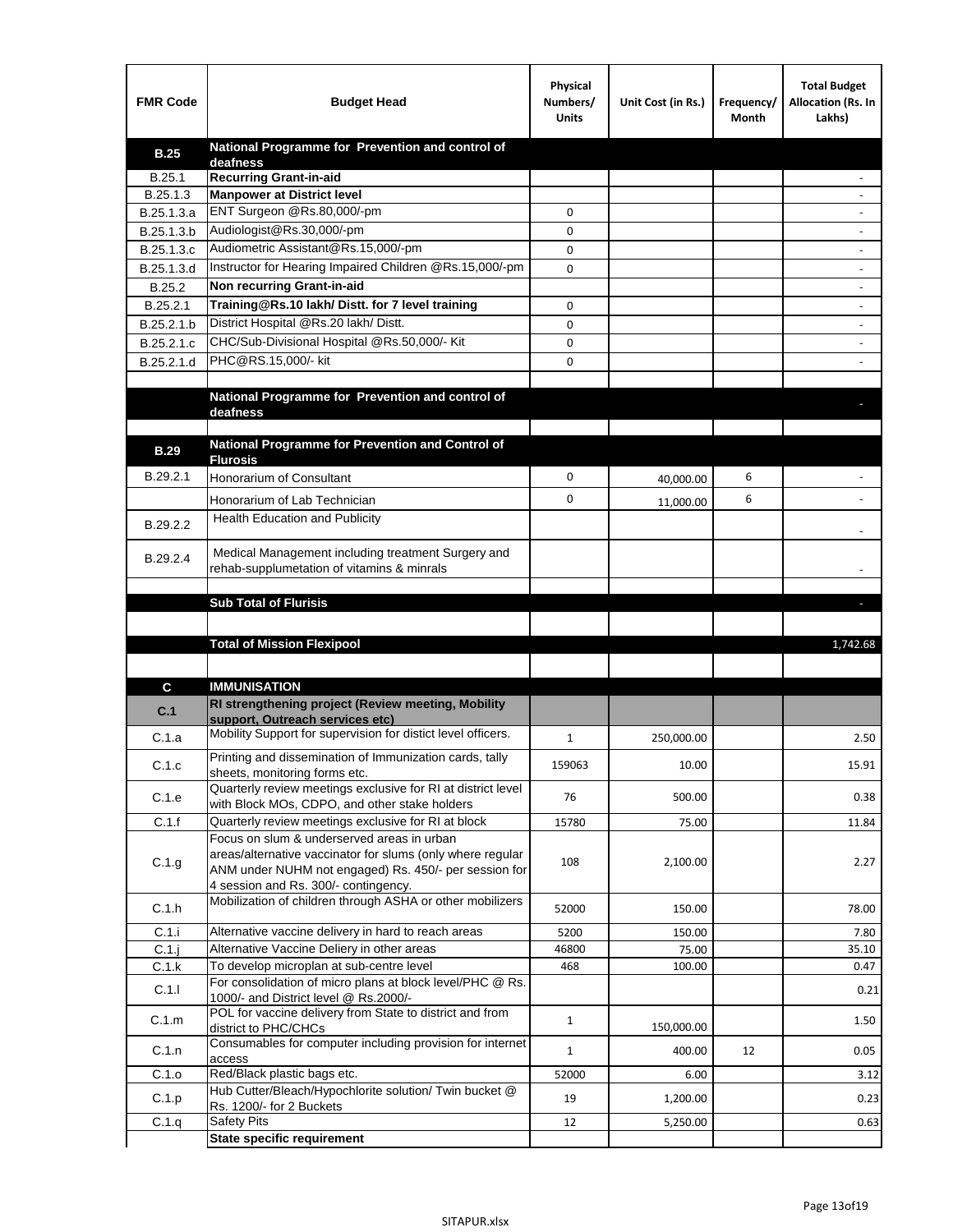| <b>FMR Code</b> | <b>Budget Head</b>                                                                                                                                                              | Physical<br>Numbers/<br><b>Units</b> | Unit Cost (in Rs.) | Frequency/<br>Month | <b>Total Budget</b><br>Allocation (Rs. In<br>Lakhs) |
|-----------------|---------------------------------------------------------------------------------------------------------------------------------------------------------------------------------|--------------------------------------|--------------------|---------------------|-----------------------------------------------------|
|                 | Funds for annual maintenance operation of WIC/WIF at<br>state and division level                                                                                                | 0                                    | 40,000.00          |                     | 0.00                                                |
|                 | Electricity bill for WIC/WIF at state and division level                                                                                                                        | 0                                    | 100,000.00         |                     | 0.00                                                |
| C.1.r           | POL for generators & operational expenses at divisional                                                                                                                         |                                      |                    |                     |                                                     |
|                 | vaccine storage and state vaccine store                                                                                                                                         | 0                                    | 200,000.00         |                     | 0.00                                                |
|                 | POL for generators & operational expenses at district<br>level vaccine storage points and other cold chain points                                                               | $\mathbf{1}$                         | 120,000.00         |                     | 1.20                                                |
|                 | <b>AEFI Kits</b>                                                                                                                                                                |                                      |                    |                     | 0.22                                                |
| C.1.s           | Teeka Express Operational Cost                                                                                                                                                  |                                      |                    |                     |                                                     |
| C.2             | <b>Salary of Contractual Staffs</b>                                                                                                                                             |                                      |                    |                     |                                                     |
| C.2.2           | Honorarium for Computer Assistants support for District                                                                                                                         | $\mathbf{1}$                         | 12,127.00          | 12                  | 1.46                                                |
| C.3             | level<br><b>Training under Immunisation</b>                                                                                                                                     |                                      |                    |                     |                                                     |
|                 | District level Orientation training including Hep B, Measles                                                                                                                    |                                      |                    |                     |                                                     |
| C.3.1           | & JE(wherever required) for 2 days ANM, Multi Purpose<br>Health Worker (Male), LHV, Health Assistant<br>(Male/Female), Nurse MidWives, BEEs & other staff (as<br>per RCH norms) | 16                                   | 46,200.00          |                     | 7.39                                                |
| C.3.2           | Three day training including Hep B, Measles & JE<br>(wherever required) of Medical Officers of RI using<br>revised MO training module)                                          | 0                                    | 65,600.00          |                     | 0.00                                                |
| C.3.4           | Two days cold chain handlers training for block level cold<br>chain hadlers by State and district cold chain officers                                                           | 0.00                                 |                    |                     | 0.32                                                |
| C.3.5           | One day training of block level data handlers by DIOs and<br>District cold chain officer                                                                                        | 22                                   | 500.00             |                     | 0.11                                                |
|                 | <b>Cold chain maintenance</b>                                                                                                                                                   |                                      |                    |                     |                                                     |
|                 | Cold chain maintenance for CHC/PHC @ Rs. 750/- per                                                                                                                              | 21                                   |                    |                     | 0.16                                                |
| C.4             | unit                                                                                                                                                                            |                                      | 750.00             |                     |                                                     |
|                 | Cold chain maintenance for District level @ Rs. 15000/-<br>per district                                                                                                         | 1                                    | 15,000.00          |                     | 0.15                                                |
| C.5             | <b>ASHA Incentive</b>                                                                                                                                                           | 96348                                | 150                |                     | 144.522                                             |
|                 | Mobility support for outreach areas for 25 disdtricts                                                                                                                           |                                      |                    |                     | 6.53                                                |
|                 | Mobility support for HRG/ construction sites                                                                                                                                    |                                      |                    |                     |                                                     |
|                 | Sub Total of RI                                                                                                                                                                 |                                      |                    |                     | 322.04954                                           |
|                 | <b>National lodine Deficiency Disorders Control</b>                                                                                                                             |                                      |                    |                     |                                                     |
| D               | Programme (NIDDCP)                                                                                                                                                              |                                      |                    |                     |                                                     |
| D.3             | <b>Health Education and Publicity</b>                                                                                                                                           |                                      |                    |                     | 0.10                                                |
|                 |                                                                                                                                                                                 |                                      |                    |                     |                                                     |
|                 | <b>GRAND TOTAL (A+B+C+D)</b>                                                                                                                                                    |                                      |                    |                     | 6,278.52                                            |
|                 | National Disease Control Programme (NDCP)                                                                                                                                       |                                      |                    |                     |                                                     |
|                 |                                                                                                                                                                                 |                                      |                    |                     |                                                     |
|                 | <b>INTEGRATED DISEASE SURVEILLANCE</b>                                                                                                                                          |                                      |                    |                     |                                                     |
| Е<br>E.1        | <b>PROGRAMME (IDSP)</b><br><b>REMUNERATION FOR CONTRACTUAL HUMAN</b><br><b>RESOURCE</b>                                                                                         |                                      |                    |                     |                                                     |
| E.1.9           | District Epidemiologists                                                                                                                                                        |                                      |                    |                     | 6.30                                                |
| E.1.10          | District Microbiologist at District labs                                                                                                                                        |                                      |                    |                     |                                                     |
| E.1.11          | District Data Manager                                                                                                                                                           |                                      |                    |                     | 2.69                                                |
| E.1.12          | Data Entry Operator*                                                                                                                                                            |                                      |                    |                     | 1.51                                                |
| E.1.13          | Others if any (pl specify)                                                                                                                                                      |                                      |                    |                     | $\omega$                                            |
| E.2             | <b>TRAINING</b>                                                                                                                                                                 |                                      |                    |                     |                                                     |
|                 | Training at State/District Level (1 batch = 20<br>participants)                                                                                                                 |                                      |                    |                     |                                                     |
| E.2.3           | Hospital Pharmacists/Nurses Training (1 day)                                                                                                                                    |                                      |                    |                     | 0.45                                                |
| E.3             | <b>LABORATORY SUPPORT</b>                                                                                                                                                       |                                      |                    |                     |                                                     |
|                 | <b>District Public Health Laboratory Strengthening</b>                                                                                                                          |                                      |                    |                     |                                                     |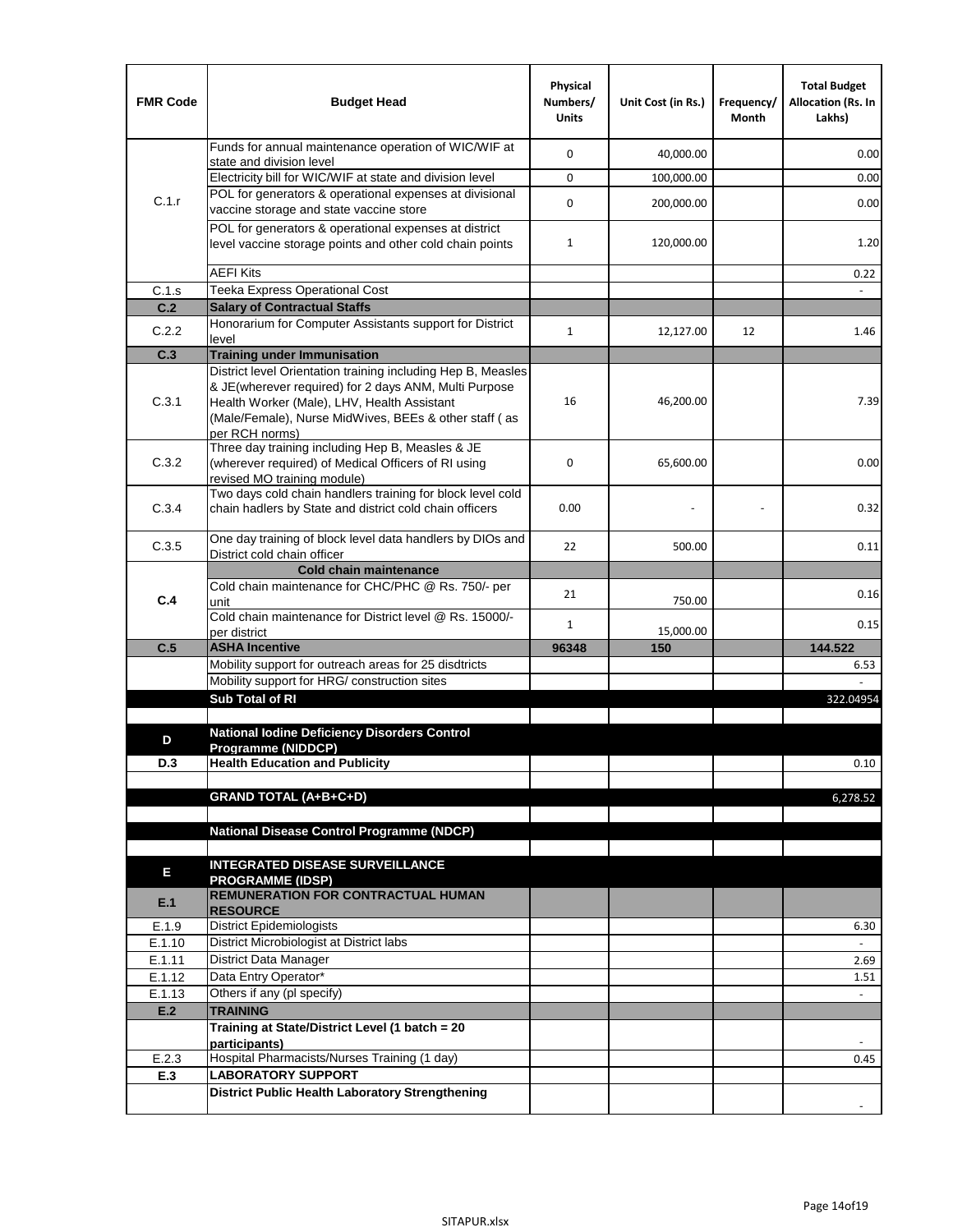| <b>FMR Code</b>       | <b>Budget Head</b>                                                                                                                                                                                                                                | Physical<br>Numbers/<br><b>Units</b> | Unit Cost (in Rs.) | Frequency/<br><b>Month</b> | <b>Total Budget</b><br>Allocation (Rs. In<br>Lakhs) |
|-----------------------|---------------------------------------------------------------------------------------------------------------------------------------------------------------------------------------------------------------------------------------------------|--------------------------------------|--------------------|----------------------------|-----------------------------------------------------|
| E.3.5                 | Expenses on account of consumables, operating<br>expenses, office expenses, transport of samples,<br>miscellaneous etc.                                                                                                                           |                                      |                    |                            |                                                     |
| E.4                   | <b>OPERATIONAL COSTS</b>                                                                                                                                                                                                                          |                                      |                    |                            |                                                     |
| E.4.1                 | MOBILITY: Travel Cost, POL, mobility cost at SSU & DSU                                                                                                                                                                                            |                                      |                    |                            |                                                     |
|                       | on need basis                                                                                                                                                                                                                                     |                                      |                    |                            | 0.60                                                |
| E.4.2                 | Office expenses on telephone, fax, Broadband Expenses,<br>Weekly Alert Bulletin/Annual Disease Surveillance report,<br>minor repairs and AMC of IT/office equipment supplied<br>under IDSP, Meetings and other miscellenious<br>expenditures etc. |                                      |                    |                            | 1.85                                                |
|                       | Sub Total of IDSP                                                                                                                                                                                                                                 |                                      |                    |                            | 13.40                                               |
|                       |                                                                                                                                                                                                                                                   |                                      |                    |                            |                                                     |
| F                     | <b>NVBDCP</b>                                                                                                                                                                                                                                     |                                      |                    |                            |                                                     |
|                       |                                                                                                                                                                                                                                                   |                                      |                    |                            |                                                     |
| F.1.1                 | <b>Malaria</b>                                                                                                                                                                                                                                    |                                      |                    |                            |                                                     |
| F.1.1.a               | <b>Contractual Payments</b>                                                                                                                                                                                                                       |                                      |                    |                            |                                                     |
| F.1.1.a.i             | <b>MPW</b> contractual<br>District VBD Consultant 18 nos. (Non-Project States) @ Rs                                                                                                                                                               |                                      |                    |                            |                                                     |
| F.1.1.a.iv            | 22895 pm.for 6 months (Rs 1.37 lakhs per consulatant per<br>year)                                                                                                                                                                                 |                                      |                    |                            | $\overline{\phantom{a}}$                            |
|                       | VBD Consultant 1 no. (preferably entomologist) @ Rs 22500                                                                                                                                                                                         |                                      |                    |                            |                                                     |
| F.1.1.a.vii           | p.m. for 6 months                                                                                                                                                                                                                                 |                                      |                    |                            |                                                     |
| F.1.1.b               | <b>ASHA Incentive</b>                                                                                                                                                                                                                             |                                      |                    |                            | 0.15                                                |
| F.1.1.c               | <b>Operational Cost</b>                                                                                                                                                                                                                           |                                      |                    |                            |                                                     |
| $F.1.1.c.$ ii         | Operational cost for IRS                                                                                                                                                                                                                          |                                      |                    |                            | 0.07                                                |
| F.1.1.e<br>F.1.1.f    | <b>IEC/BCC</b><br>PPP / NGO and Intersectoral Convergence                                                                                                                                                                                         |                                      |                    |                            | 1.00<br>$\mathbb{L}$                                |
| F.1.1.g               | <b>Training / Capacity Building</b>                                                                                                                                                                                                               |                                      |                    |                            | 1.65                                                |
| F.1.1.h               | <b>Zonal Entomological units</b>                                                                                                                                                                                                                  |                                      |                    |                            |                                                     |
|                       |                                                                                                                                                                                                                                                   |                                      |                    |                            |                                                     |
|                       | <b>Sub total of Malaria</b>                                                                                                                                                                                                                       |                                      |                    |                            | 2.87                                                |
|                       |                                                                                                                                                                                                                                                   |                                      |                    |                            |                                                     |
| F.1.2                 | Dengue & Chikungunya                                                                                                                                                                                                                              |                                      |                    |                            |                                                     |
| F.1.2.a<br>F.1.2.a(i) | Strengthening surveillance (As per GOI approval)<br>Apex Referral Labs recurrent                                                                                                                                                                  |                                      |                    |                            |                                                     |
| F.1.2.a(ii)           | Sentinel surveillance Hospital recurrent                                                                                                                                                                                                          |                                      |                    |                            | $\sim$                                              |
|                       | Vector Control, environmental management & fogging                                                                                                                                                                                                |                                      |                    |                            |                                                     |
| F.1.2.f               | machine                                                                                                                                                                                                                                           |                                      |                    |                            | 1.00                                                |
|                       | Dengue & Chikungunya                                                                                                                                                                                                                              |                                      |                    |                            | 1.00                                                |
|                       |                                                                                                                                                                                                                                                   |                                      |                    |                            |                                                     |
| F.1.4                 | <b>Lymphatic Filariasis</b>                                                                                                                                                                                                                       |                                      |                    |                            |                                                     |
|                       | State Task Force, State Technical Advisory Committee meeting,<br>printing of forms/registers, mobility support, district                                                                                                                          |                                      |                    |                            |                                                     |
|                       | coordination meeting, sensitization of media etc., morbidity                                                                                                                                                                                      |                                      |                    |                            |                                                     |
| F.1.4.a               | management, monitoring & supervision and mobility support                                                                                                                                                                                         |                                      |                    |                            |                                                     |
|                       | for Rapid Response Team and contingency support<br>(16)                                                                                                                                                                                           |                                      |                    |                            |                                                     |
|                       | districts only)                                                                                                                                                                                                                                   |                                      |                    |                            |                                                     |
| F.1.4.b               | Microfilaria Survey (16 districts only)                                                                                                                                                                                                           |                                      |                    |                            |                                                     |
| F.1.4.c               | Monitoring & Evaluation (Post MDA assessment by medical<br>colleges (Govt. & private)/ICMR institutions ) (16 districts only)                                                                                                                     |                                      |                    |                            |                                                     |
|                       | Training/sensitization of district level officers on ELF and drug                                                                                                                                                                                 |                                      |                    |                            |                                                     |
| F.1.4.d               | distributors including peripheral health workers(16 districts                                                                                                                                                                                     |                                      |                    |                            |                                                     |
|                       | only)                                                                                                                                                                                                                                             |                                      |                    |                            |                                                     |
|                       | Specific IEC/BCC at state, district, PHC, Sub-centre and village                                                                                                                                                                                  |                                      |                    |                            |                                                     |
| F.1.4.e               | level including VHSC/GKs for community mobilization efforts to                                                                                                                                                                                    |                                      |                    |                            |                                                     |
|                       | realize the desired drug compliance of 85% during MDA (16                                                                                                                                                                                         |                                      |                    |                            |                                                     |
|                       | districts only)                                                                                                                                                                                                                                   |                                      |                    |                            |                                                     |
| F.1.4.f               | Honorarium for Drug Distribution including ASHAs and<br>supervisors involved in MDA<br>(16 districts only)                                                                                                                                        |                                      |                    |                            |                                                     |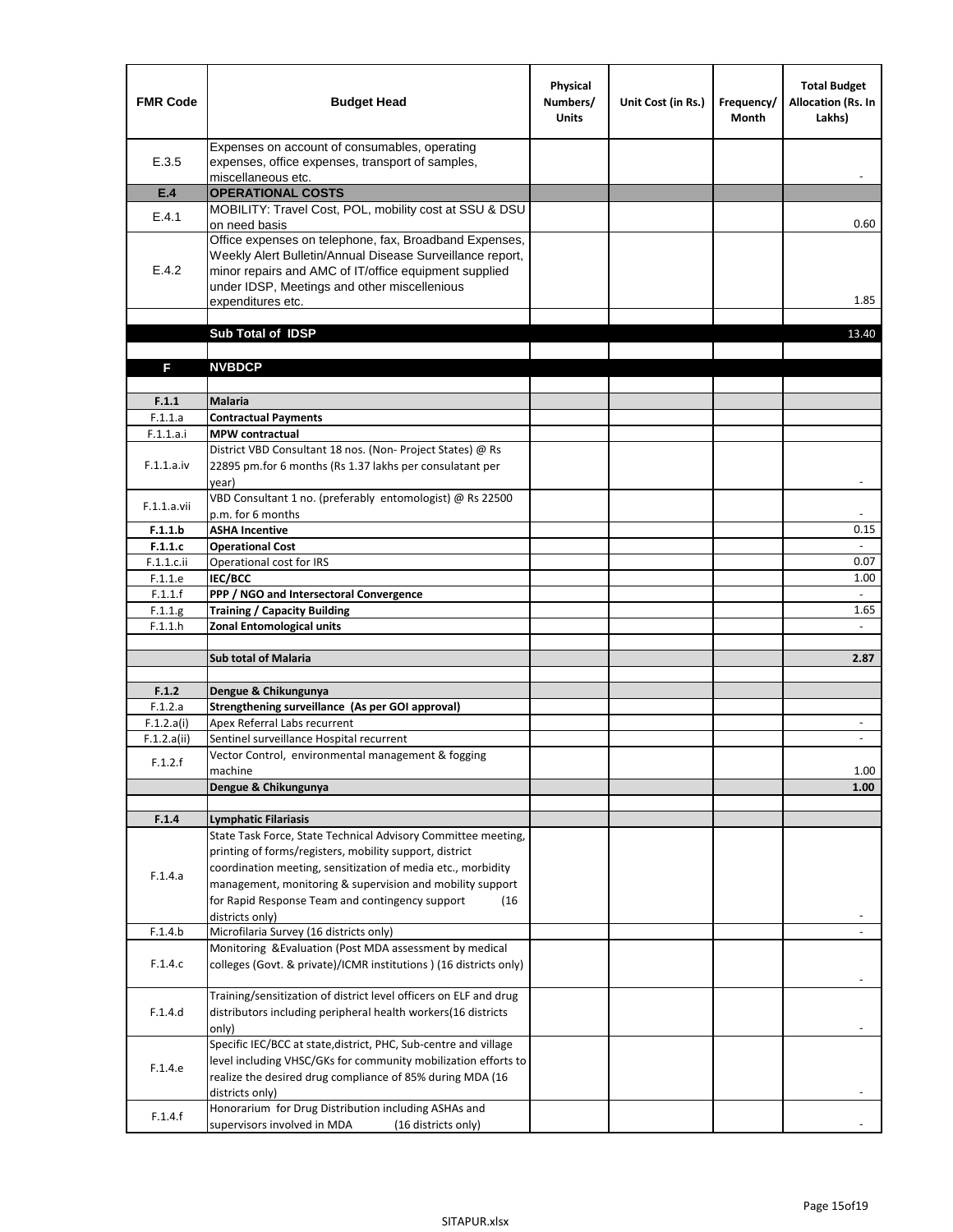| <b>FMR Code</b> | <b>Budget Head</b>                                                                                                                         | Physical<br>Numbers/<br><b>Units</b> | Unit Cost (in Rs.) | Frequency/<br>Month | <b>Total Budget</b><br>Allocation (Rs. In<br>Lakhs) |
|-----------------|--------------------------------------------------------------------------------------------------------------------------------------------|--------------------------------------|--------------------|---------------------|-----------------------------------------------------|
| F.1.4.g.        | Verification and validation for stoppage of MDA in LF endemic<br>districts (17 Districts)                                                  |                                      |                    |                     |                                                     |
| F.1.4.g.i       | a) Additional MF Survey                                                                                                                    |                                      |                    |                     | 0.74                                                |
| F.1.4.g.ii      | b) ICT Survey                                                                                                                              |                                      |                    |                     | 4.80                                                |
| F.1.4.g.iii     | c) ICT Cost                                                                                                                                |                                      |                    |                     |                                                     |
| F.1.4.h         | Verification of LF endemicity in non-endemic districts (24<br>Districts)                                                                   |                                      |                    |                     |                                                     |
| F.1.4.h.i       | a) Lymphoedema & Hydrocele Survey                                                                                                          |                                      |                    |                     |                                                     |
|                 | <b>Lymphatic Filariasis</b>                                                                                                                |                                      |                    |                     | 5.54                                                |
|                 |                                                                                                                                            |                                      |                    |                     |                                                     |
| F.1.5           | Kala-azar                                                                                                                                  |                                      |                    |                     |                                                     |
| F.1.5           | Case search/ Camp Approach                                                                                                                 |                                      |                    |                     | $\overline{\phantom{a}}$                            |
| F.1.5.a         | Spray Pumps & accessories                                                                                                                  |                                      |                    |                     | $\overline{\phantom{a}}$                            |
| F.1.5.b         | Operational cost for spray including spray wages                                                                                           |                                      |                    |                     |                                                     |
| F.1.5.c         | Mobility/POL/supervision                                                                                                                   |                                      |                    |                     | $\blacksquare$                                      |
| F.1.5.d         | Monitoring & Evaluation                                                                                                                    |                                      |                    |                     |                                                     |
| F.1.5.e         | Training for spraying                                                                                                                      |                                      |                    |                     | $\overline{\phantom{a}}$                            |
| F.1.5.f         | IEC/BCC/Advocacy                                                                                                                           |                                      |                    |                     |                                                     |
| F.1.5.g         | Incentive to ASHA                                                                                                                          |                                      |                    |                     | $\overline{\phantom{a}}$                            |
| F.1.5.h         | Loss of Wages                                                                                                                              |                                      |                    |                     | $\overline{\phantom{a}}$                            |
| F.1.5.i         | Free Diet                                                                                                                                  |                                      |                    |                     |                                                     |
|                 | Kala-azar                                                                                                                                  |                                      |                    |                     |                                                     |
|                 |                                                                                                                                            |                                      |                    |                     |                                                     |
| F.6             | Cash grant for decentralized commodities                                                                                                   |                                      |                    |                     | 5.00                                                |
|                 |                                                                                                                                            |                                      |                    |                     |                                                     |
|                 | <b>Sub Total of NVB DCP</b>                                                                                                                |                                      |                    |                     | 14.41                                               |
| G               | <b>NLEP</b>                                                                                                                                |                                      |                    |                     |                                                     |
| G 1.            | Improved early case detection                                                                                                              |                                      |                    |                     |                                                     |
| G 1.1           | Incentive to ASHA                                                                                                                          |                                      |                    |                     |                                                     |
|                 | Incentive for Case detection by ASHA/AWW/Volunteers                                                                                        | 997                                  |                    |                     |                                                     |
|                 | etc.diagnosis @ Rs. 250 per case                                                                                                           |                                      | 250.00             |                     | 2.49                                                |
|                 | Incentive for timely cure of MB cases @ Rs. 600 per case                                                                                   | 80                                   | 600.00             |                     | 0.48                                                |
|                 | Incentive for timely cure of PB cases @ Rs. 400 per case                                                                                   | 119                                  | 400.00             |                     | 0.48                                                |
| G1.1 a          | Sensitization of ASHA                                                                                                                      | 500                                  | 100.00             |                     | 0.50                                                |
| G <sub>2</sub>  | Improved case management                                                                                                                   |                                      |                    |                     |                                                     |
|                 | DPMR Services, (MCR footwear, Aids and appliances,<br>Welfare allowance to BPL patients for RCS, Support<br>to govt. institutions for RCS) |                                      |                    |                     |                                                     |
|                 | Cost of MCR / Protective footwear@ Rs.300/-                                                                                                | 500                                  | 300.00             |                     | 1.50                                                |
| G 2.1           | Amount for Aids/ appliances/ self care kits/ patient welfare<br>items etc.                                                                 |                                      |                    |                     | 0.17                                                |
|                 | Patients for RCS to be paid welfare allowance @ Rs. 8000/-                                                                                 | 0                                    | 8,000.00           |                     |                                                     |
|                 | No. of RCS to be paid for as Support to govt. institutions for<br>RCS @5000/-                                                              | 0                                    | 5,000.00           |                     |                                                     |
| G 2.2           | Urban L:eprosy Control, (Mega city - 0, Medium city (1) -<br>3 , Med. City (2)-1 Township -19)                                             |                                      |                    |                     | 1.14                                                |
| G 2.3           | <b>Material &amp; Supplies</b>                                                                                                             |                                      |                    |                     | $\overline{\phantom{a}}$                            |
|                 | Supportive drugs                                                                                                                           |                                      |                    |                     | 0.75                                                |
| G 2.3.i         | Lab. reagents & equipments                                                                                                                 |                                      |                    |                     | 0.05                                                |
|                 | Printing works                                                                                                                             |                                      |                    |                     | 0.20                                                |
| G <sub>3</sub>  | <b>Stigma Reduced</b>                                                                                                                      |                                      |                    |                     |                                                     |
|                 | Mass media, Outdoor media, Rural media, Advocacy                                                                                           |                                      |                    |                     |                                                     |
| G 3.1           | media<br>Monitoring, Supervision and Evaluation System                                                                                     |                                      |                    |                     | 0.98                                                |
| G 5.            | improved                                                                                                                                   |                                      |                    |                     |                                                     |
| G 5.1           | <b>Travel Cost and Review Meeting</b>                                                                                                      |                                      |                    |                     |                                                     |
| G 5.1.ii        | travel expenses - Contractual Staff at District level                                                                                      |                                      |                    |                     | 0.78                                                |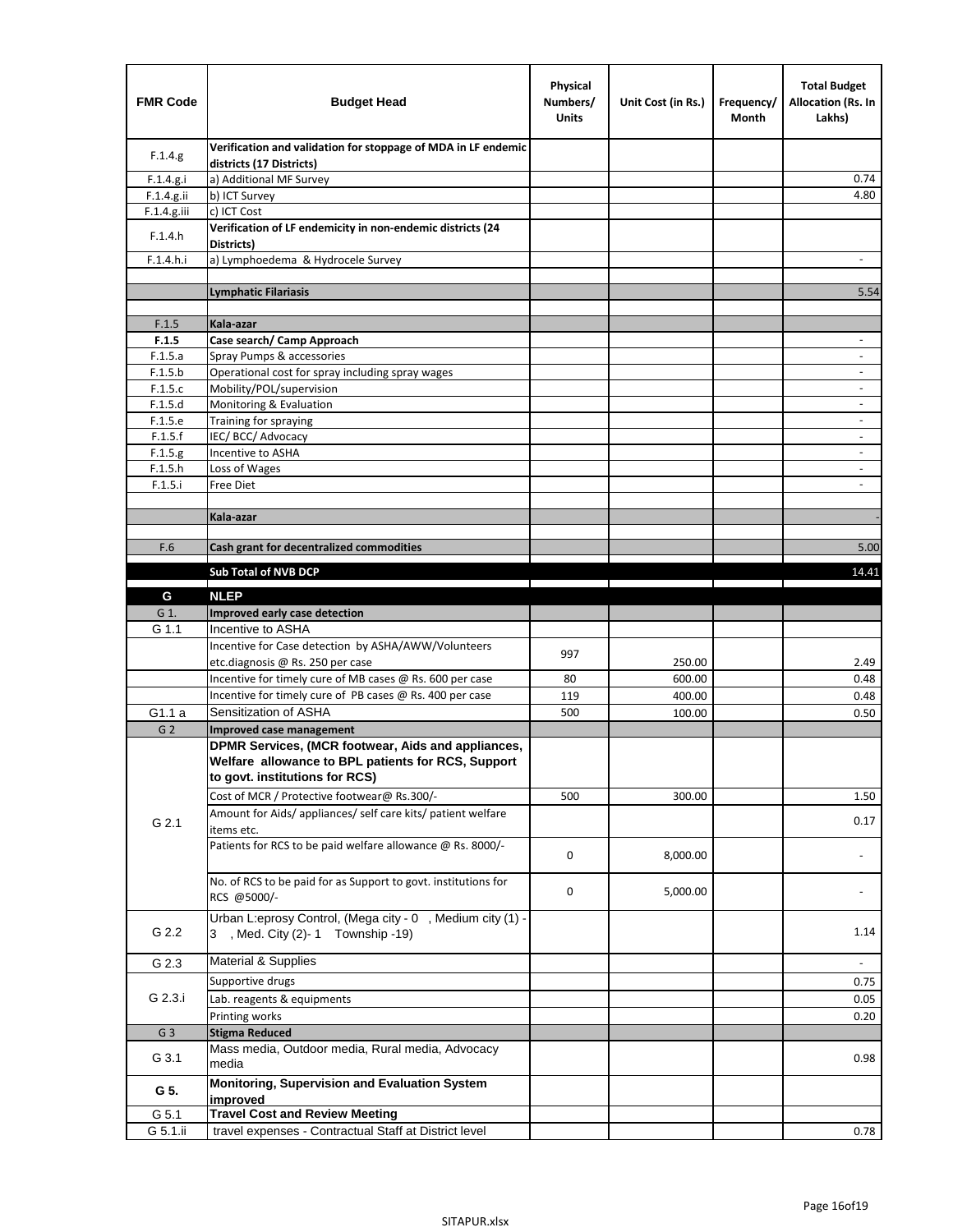| <b>FMR Code</b> | <b>Budget Head</b>                                                                      | Physical<br>Numbers/<br><b>Units</b> | Unit Cost (in Rs.) | Frequency/<br>Month | <b>Total Budget</b><br>Allocation (Rs. In<br>Lakhs) |
|-----------------|-----------------------------------------------------------------------------------------|--------------------------------------|--------------------|---------------------|-----------------------------------------------------|
| G 5.2           | <b>Office Operation &amp; Maintenance</b>                                               |                                      |                    |                     |                                                     |
| G 5.2.i         | Office operation - State Cell                                                           |                                      |                    |                     |                                                     |
| G 5.2.ii        | Office operation - District Cell                                                        |                                      |                    |                     | 0.35                                                |
| G 5.2 .iii      | Office equipment maint. State                                                           |                                      |                    |                     |                                                     |
| G 5.4           | <b>Vehicle Hiring and POL</b>                                                           |                                      |                    |                     |                                                     |
| G 5.4.ii        | <b>District Cell</b>                                                                    |                                      |                    |                     | 0.30                                                |
| G 6.2           | <b>Contractual Staff at Disrrict &amp; block level</b>                                  |                                      |                    |                     |                                                     |
|                 | <b>District Leprosy Consultant</b>                                                      | $\mathbf{1}$                         | 33,000.00          | 12                  | 3.96                                                |
| G 6.2.ii        | Physio Therapist                                                                        | $\mathbf{1}$                         | 27,500.00          | 12                  | 3.30                                                |
|                 | Contractual Staff Para Medical Worker, (PMW @ 17600pm)                                  | 19                                   | 17,600.00          | 12                  | 40.13                                               |
| G 7.            | <b>Others</b>                                                                           |                                      |                    |                     |                                                     |
| G 7.1           | Travel expenses for regular staff for specific programme /<br>training need, awards etc |                                      |                    |                     | 0.16                                                |
|                 | HR increment calculated $@$ 5% for above approvals                                      |                                      |                    |                     | 2.37                                                |
|                 | Sub Total NLEP                                                                          |                                      |                    |                     | 60.08                                               |
|                 |                                                                                         |                                      |                    |                     |                                                     |
| $\mathsf{H}$    | <b>RNTCP</b>                                                                            |                                      |                    |                     |                                                     |
| H.1             | <b>Civil Works</b>                                                                      |                                      |                    |                     | 4.80                                                |
| H.2             | Laboratory Materials                                                                    |                                      |                    |                     | 14.89                                               |
| H.3             | Honorarium/Counselling Charges                                                          |                                      |                    |                     | 47.41                                               |
| H.4             | <b>ACSM</b>                                                                             |                                      |                    |                     | 7.91                                                |
| H.5             | <b>Equipment Maintenance</b>                                                            |                                      |                    |                     | 0.46                                                |
| H.6             | Training                                                                                |                                      |                    |                     | 8.58                                                |
| H.7             | Vehicle Operation(POL & Manitainance)                                                   |                                      |                    |                     | 13.20                                               |
| H.8             | Vehicle hiring                                                                          |                                      |                    |                     | 18.87                                               |
| H.9             | Public Private Mix(PP/NGO Support)                                                      |                                      |                    |                     | 17.05                                               |
| H.10            | <b>Medical Colleges</b>                                                                 |                                      |                    |                     | 4.75                                                |
| H.11            | Office Operation (Miscellaneous)                                                        |                                      |                    |                     | 4.61                                                |
| H.12            | <b>Contractual Services</b>                                                             |                                      |                    |                     | 127.65                                              |
| H.13            | Printing                                                                                |                                      |                    |                     | 3.80                                                |
| H.15            | Procurement of Drugs                                                                    |                                      |                    |                     | 2.24                                                |
| H.16            | Procurement of Vehicles                                                                 |                                      |                    |                     | $\sim$                                              |
| H.17            | Procurement of Equipments                                                               |                                      |                    |                     | 0.75                                                |
| H.18            | Patient Support & Transportation Charges                                                |                                      |                    |                     | 12.02                                               |
| H.19            | Supervision and Monitoring                                                              |                                      |                    |                     | 11.43                                               |
|                 | <b>Grand Total</b>                                                                      |                                      |                    |                     | 300.42                                              |
|                 |                                                                                         |                                      |                    |                     |                                                     |
|                 | <b>Total of NDCP</b>                                                                    |                                      |                    |                     | 388.31                                              |
|                 |                                                                                         |                                      |                    |                     |                                                     |
|                 | Non Communicable Disease Control Programme (NCD)                                        |                                      |                    |                     |                                                     |
|                 |                                                                                         |                                      |                    |                     |                                                     |
| Ш               | National Programme for Control of Blindness (NPCB)                                      |                                      |                    |                     | ÷.                                                  |
| 1.1             | <b>Recurring Grant-in aid</b>                                                           |                                      |                    |                     |                                                     |
| 1.1.1           | Reimbursement for cataract operation for NGO and                                        |                                      |                    |                     |                                                     |
|                 | Private Practitioners as per NGO norms @Rs.1000/-                                       |                                      |                    |                     | 17.43                                               |
|                 | Assistance for consumables/drugs/medicines to the                                       |                                      |                    |                     |                                                     |
| 1.1.1A          | Govt./District Hospital for Cat sx etc.@ Rs.450/- per case                              |                                      |                    |                     | 6.34                                                |
| 1.1.2           | <b>Other Eye Diseases</b>                                                               |                                      |                    |                     |                                                     |
| 1.1.3           | Screening and free spectacles to school children @                                      |                                      |                    |                     | 8.32                                                |
|                 | Rs.275/- per case                                                                       |                                      |                    |                     |                                                     |
| 1.1.4           | Screening and free spectacles for near work to Old                                      |                                      |                    |                     | 2.24                                                |
|                 | Person (New component) @Rs.100/- per case                                               |                                      |                    |                     |                                                     |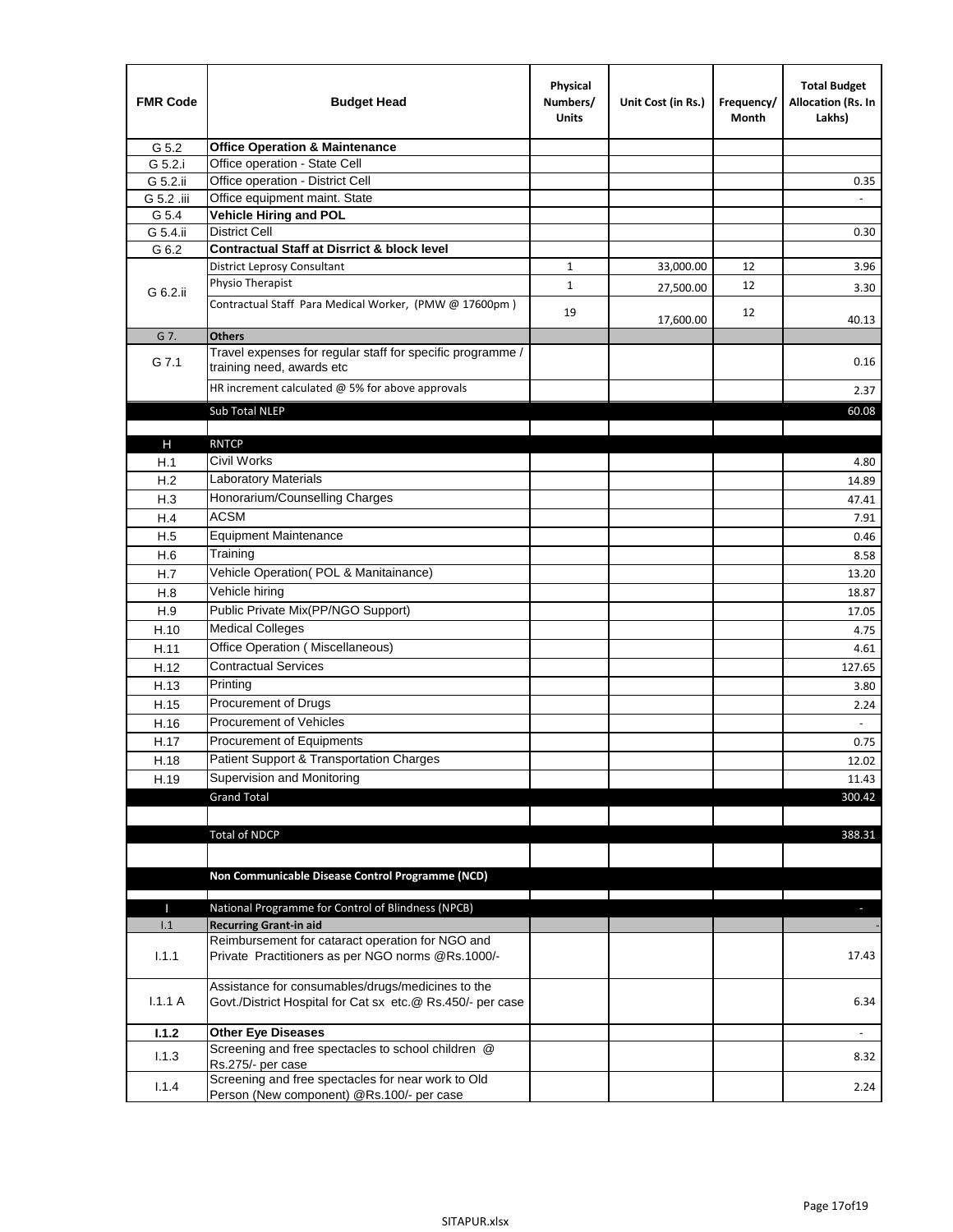| <b>FMR Code</b> | <b>Budget Head</b>                                                                                                                                      | Physical<br>Numbers/<br><b>Units</b> | Unit Cost (in Rs.) | Frequency/<br>Month | <b>Total Budget</b><br>Allocation (Rs. In<br>Lakhs) |
|-----------------|---------------------------------------------------------------------------------------------------------------------------------------------------------|--------------------------------------|--------------------|---------------------|-----------------------------------------------------|
| 1.1.5           | Recurring GIA to Eye Bank @ Rs.2000/- per pair(Eye<br>Bank will reimburse to Eye Donation Centre for eye<br>collected by them @ Rs.1000/- per pair)     |                                      |                    |                     |                                                     |
| 1.2             | Non Recurring Grant -in-Aid                                                                                                                             |                                      |                    |                     |                                                     |
| 1.2.2.          | Grant-in-aid for Sub Divisional Hospitals @ Rs.20 lakh                                                                                                  |                                      |                    |                     |                                                     |
| 1.2.3           | For Vision Centre (PHC) (Govt. + NGO) @ Rs.1 lakh                                                                                                       |                                      |                    |                     |                                                     |
| 1.2.4           | For Eye Bank Rs.25 lakh                                                                                                                                 |                                      |                    |                     | $\overline{\phantom{a}}$                            |
| 1.3             | <b>Contractual Man Power</b>                                                                                                                            |                                      |                    |                     |                                                     |
| 1.3.1           | Ophthalmic Surgeon@ Rs.60,000/- p.m.*                                                                                                                   |                                      |                    |                     | $\sim$                                              |
| 1.3.2<br>1.3.3  | Ophthalmic Assistant @ Rs.12,000/- p.m.*<br>Eye Donation Counsellors @ Rs.15000/- p.m.*                                                                 |                                      |                    |                     | $\sim$                                              |
|                 | Data Entry Operator @Rs.8,000/- p.m. for district level                                                                                                 |                                      |                    |                     |                                                     |
| 1.3.4           |                                                                                                                                                         |                                      |                    |                     | 0.26                                                |
| 1.4             | Other activities (if any, pls. specify)                                                                                                                 |                                      |                    |                     |                                                     |
|                 | Other district level activities                                                                                                                         |                                      |                    |                     | 0.25                                                |
|                 | Sub Total of National Programme for Control of Blindness<br>(NPCB)                                                                                      |                                      |                    |                     | 34.84                                               |
| J               | Natoinal Mental Health Programme (NMHP)                                                                                                                 |                                      |                    |                     |                                                     |
|                 | Honorarium of Existing Human Resource                                                                                                                   |                                      |                    |                     | 25.15                                               |
|                 |                                                                                                                                                         |                                      |                    |                     |                                                     |
| K               | National Programme for the Healthcare of the Elderly (NPHCE)                                                                                            |                                      |                    |                     |                                                     |
|                 |                                                                                                                                                         |                                      |                    |                     |                                                     |
| K.1             | <b>Recurring Grant-in-Aid</b>                                                                                                                           |                                      |                    |                     |                                                     |
| K.1.1           | <b>District Hospital</b><br>Machinery & Equipment @ Rs.1.50 lakh per unit                                                                               |                                      |                    |                     |                                                     |
| K.1.1.1         | Drugs & Consumable @ Rs. 5 Lacs to existing district &                                                                                                  |                                      |                    |                     |                                                     |
| K.1.1.2         | Rs. 3 Lacs to New Districts                                                                                                                             |                                      |                    |                     | 3.00                                                |
| K.1.1.3         | Training of doctors and staff from CHCs and PHCs @<br>Rs.0.40 lakh per unit                                                                             |                                      |                    |                     | 0.40                                                |
| K.1.1.4         | Public Awareness & IEC @ Rs.1 lakh per unit                                                                                                             |                                      |                    |                     | 1.00                                                |
| K.1.1.6         | Consultant Medicine (2) @ Rs. 80000 P.M. for 12 months<br>against filled post & 3 month against Vacant Post                                             |                                      |                    |                     | 4.80                                                |
| K.1.1.7         | Nurse (6) @ Rs. 20,000 P.M. for 12 months against filled<br>post & 3 month against Vacant Post                                                          |                                      |                    |                     | 3.60                                                |
| K.1.1.8         | Physiotherapist 1 @ Rs.20,000 p.m.                                                                                                                      |                                      |                    |                     | 0.60                                                |
| K.1.1.9         | Hospital Attendants 2@ Rs.7500 p.m.                                                                                                                     |                                      |                    |                     | 0.45                                                |
| K.1.1.10        | Sanitary Attendants 2 @ Rs.7500 p.m.                                                                                                                    |                                      |                    |                     | 0.45                                                |
| K.1.2           | <b>CHC</b>                                                                                                                                              |                                      |                    |                     |                                                     |
| K.1.2.1         | Training @ Rs. 30,000 (Refer list for No. of CHC)                                                                                                       |                                      |                    |                     |                                                     |
| K.1.2.3         | Rehabilitation Worker 1 @ Rs.18,000 p. m.                                                                                                               |                                      |                    |                     |                                                     |
| K.1.3           | <b>PHC</b>                                                                                                                                              |                                      |                    |                     |                                                     |
| K.1.3.1.        | Training & IEC @ Rs.0.30 lakh per PHC                                                                                                                   |                                      |                    |                     |                                                     |
| K.1.4           | <b>Sub-Centre</b>                                                                                                                                       |                                      |                    |                     |                                                     |
|                 | Aids and Appliances @ Rs.0.30 lakh per Sub-Centre                                                                                                       |                                      |                    |                     |                                                     |
| K.1.4.1         |                                                                                                                                                         |                                      |                    |                     |                                                     |
| K.2             | <b>Non-Recurring Grant-in-Aid</b>                                                                                                                       |                                      |                    |                     |                                                     |
| K.2.1           | <b>District Hospital</b>                                                                                                                                |                                      |                    |                     |                                                     |
| K.2.1.1         | Construction/renovation/extension of the existing building<br>and Furniture of Geriatrics Unit with 10 beds and OPD<br>facilities @ Rs.80 lakh per unit |                                      |                    |                     | 40.00                                               |
| K.2.1.2         | Machinery & Equipment @ Rs.7.00 lakh per unit                                                                                                           |                                      |                    |                     | 3.50                                                |
|                 | HR Increment @ 5% (Refer HR increment calculation                                                                                                       |                                      |                    |                     |                                                     |
|                 | sheet)                                                                                                                                                  |                                      |                    |                     |                                                     |